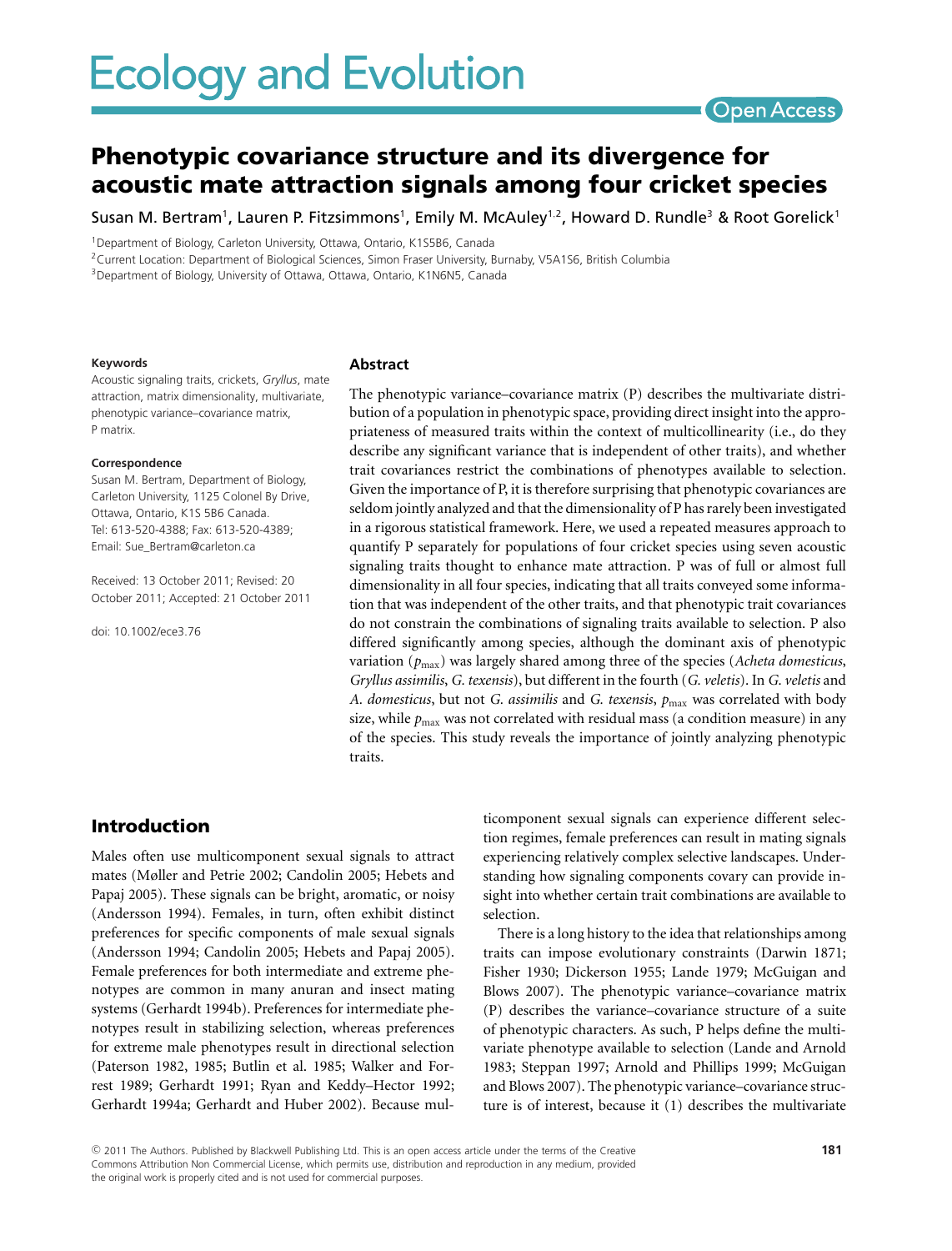distribution of the population in phenotypic space, (2) informs us if the matrix is less than full dimensionality (has fewer linearly independent dimensions than measured traits), indicating combinations of traits that do not exist in the population and are thus unavailable to selection, (3) may place an upper bound on the dimensionality of the underlying genetic variance–covariance matrix (G) that shapes and potentially constrains the response to selection, (4) may provide additional information about the structure of G, and (5) provides insight into whether the traits are appropriately chosen, indicating whether they represent axes of phenotypic variance that are at least partly independent of other traits. P matrices can thus provide valuable information about the phenotypic space of multicomponent signals, provided they are built using biologically relevant traits. Traits should be selected to avoid multicollinearity (high correlations among traits; Lande and Arnold 1983; McGuigan and Blows 2007). Traits should also describe variance that is independent from the variance described by other traits (Lewontin 1978; Fristrup 2001; McGuigan and Blows 2007), because there is no evolutionary information gleaned from traits that are perfectly correlated with one another. Recent statistical advances have enabled researchers to explicitly test for matrix dimensionality. Statistically testing for dimensionality of P can provide insights into whether traits used to characterize the phenotype fit the above criteria (McGuigan and Blows 2007).

To date, only one study has explicitly tested the dimensionality of P. McGuigan and Blows (2007) chose 10 traits representative of aspects of wing size and shape in *Drosophila bunnanda*. Using a repeated measures approach, they estimated dimensionality of P and thereby inferred potential constraints on wing size and shape (McGuigan and Blows 2007). Their P matrices were of full dimensionality, suggesting that selection could, in theory, act upon any combination of these trait, driving the population toward an adaptive peak regardless of the position of the optimum. McGuigan and Blows (2007) intentionally chose traits that would maximize the probability of observing a P matrix of full dimensionality, and it remains to be seen whether similar results would be obtained for behavioral instead of morphometric traits. Comparisons of P across species may also provide understanding about how species differ in how they experience selection and permit tests of the processes underlying phenotypic divergence.

We tested the dimensionality of P for a set of behavioral traits involved in cricket long-distance acoustic mate attraction. Cricket mating signals have surfaced as an important model system in evolutionary biology and behavioral ecology (Cade 1975; Harrison 1980; Hedrick 1986, 1988; Bertram 2002b; Hunt et al. 2004; Simmons 2005; Bertram et al. 2009; Bertram et al. 2010; Drayton et al. 2010; Logue et al. 2010; Rodríguez–Muñoz et al. 2010). We performed repeated measures of seven mating signals for replicate individuals across four species. Six of these traits appear to be indicative of signaling quality, while the seventh is indicative of signaling quantity.

Most research on cricket mate signaling has either explored factors influencing signaling quality (Zuk et al. 1998; Kolluru 1999; Wagner and Hoback 1999; Hedrick 2000; Holzer et al. 2003; Simmons 2004; Judge et al. 2008; Whattam and Bertram 2011) or factors influencing signaling quantity (Bertram 2000, 2002a; Bertram and Bellani 2002; Hunt et al. 2004; Orozco and Bertram 2004; Bertram 2007; Judge et al. 2008; Bertram et al. 2009). It is largely unknown whether signaling quality is correlated with signaling quantity (but see Bertram et al. 2011b; Whattam and Bertram 2011). Given that conspicuous signaling can impose dramatic costs both in terms of energetic demands and predation risks (Prestwich and Walker 1981; Prestwich 1994; Hoback and Wagner 1997; Basolo and Alcaraz 2003), males that can maximize the conspicuousness of their mating signals in the face of these costs are thought to exhibit higher genetic quality (Andersson 1994). Under this honest signaling scenario, males in good condition might simultaneously maximize several components of their signals' conspicuousness (Rowe and Houle 1996; Cotton et al. 2006). We therefore used a multivariate approach to determine whether signaling traits reflecting quality are correlated with each other and with signaling traits reflecting quantity. We also determined whether cricket mating signals reflect differences in body size and/or condition because the honest signaling scenario suggests that sexual signals exhibit condition-dependent expression (genetic capture hypothesis; Rowe and Houle 1996; Kotiaho et al. 1997; Tomkins et al. 2004)

To explore the covariances between signaling traits, how they might be influenced by condition, and how they might be evolutionarily constrained, we quantified the phenotypic variance–covariance matrix for each of four cricket species. Using these P matrices, we were then able to test the following three hypotheses:

**(1)** Different species have different P matrices.

**(2)** P matrices have full dimensionality.

(3) The dominant axis of variation in P  $(p_{\text{max}})$  is correlated with body size and/or condition in each species.

We studied European house crickets (*Acheta domesticus*), Jamaican field crickets (*Gryllus assimilis*), Texas field crickets (*G. texensis*), and spring field crickets (*G. veletis*) because these four species are likely to be influenced by different selective regimes. *Gryllus texensis* are often stalked by acoustically orienting parasitoid flies (Tachinidae; *Ormia ochracea*) and may experience intense selection to not signal (Cade 1975; Wineriter and Walker 1990; Robert et al. 1992; Adamo et al. 1995). By contrast, *A. domesticus* have been reared in captivity for several decades and therefore may have experienced very different selection on long-distance signaling compared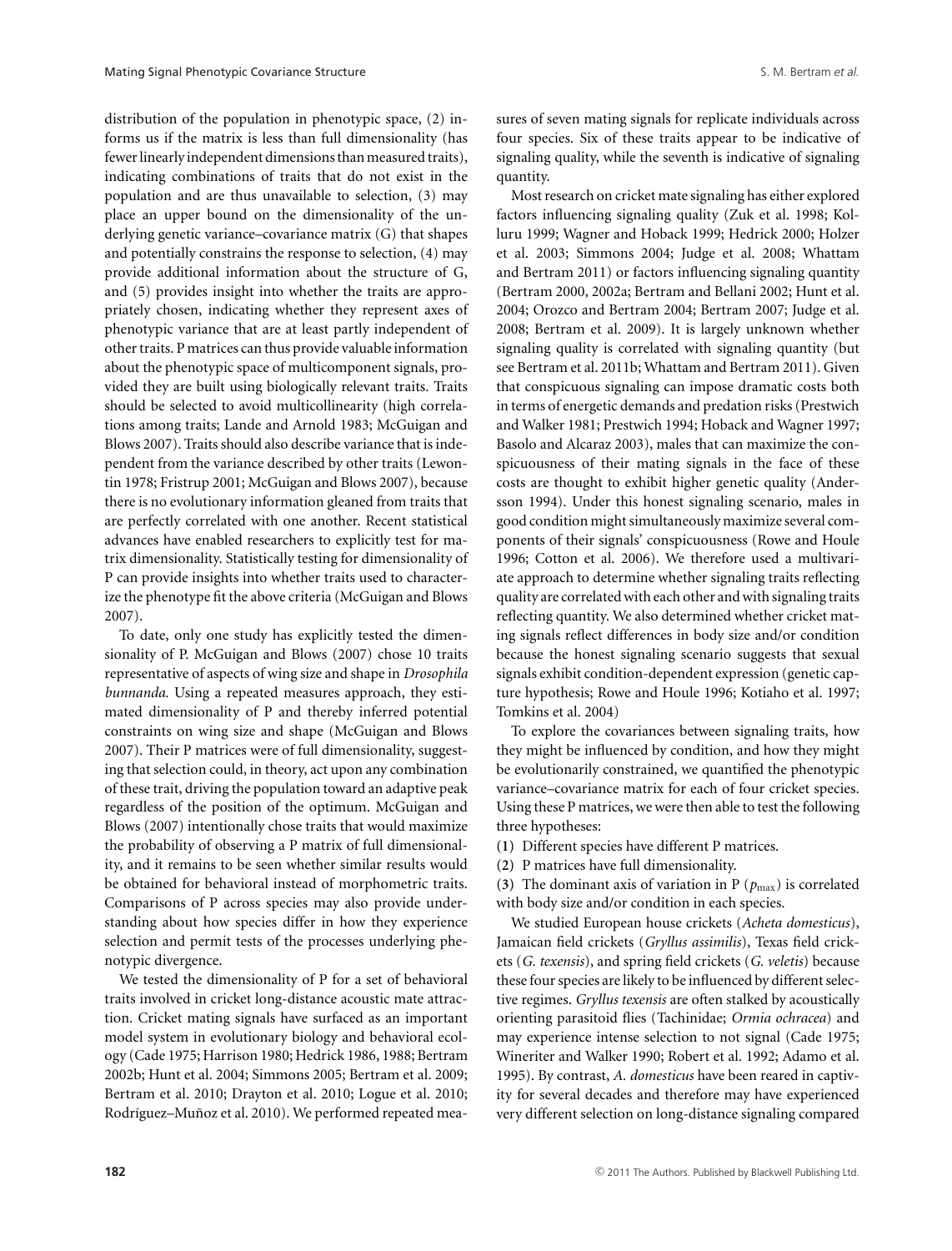to the three *Gryllus* species. *Gryllus assimilis* and *G. veletis* likely lie somewhere in the middle of this continuum, as they are not stalked by *O. ochracea*, yet they are bound to experience very different sexual selection than laboratory-reared *A. domesticus*.

# **Material and Methods**

# **Collections and colonies**

We collected several hundred adult *G. texensis*, *G. assimilis,* and *G. veletis* from fields in their natural habitats in 2008. *Gryllus veletis* were collected in May and June in the Ottawa, Ontario, Canada area. *Gryllus texensis* and *G. assimilis* were collected in September and October in the area from Austin to Smithville, Texas. All three of these species of field cricket were visually and acoustically located and then hand captured between the hours of 2100 and 0200. We obtained *A. domesticus* from a local breeder in Ottawa, Ontario, Canada.

Cricket colonies were housed in a greenhouse at Carleton University, Ottawa, Ontario, Canada. We used laboratoryreared *Gryllus* offspring (*G. texensis*: first and second generation; *G. assimilis*: first generation; *G. veletis*: first generation) for this experiment. We do not know the number of generations for which *A. domesticus* had been in culture prior to the start of our experiment. Crickets were housed in large species-specific colonies preceding the start of the experiment. These communal 68 litres plastic containers each had a  $10 \text{ cm} \times 15 \text{ cm}$  wire-mesh covered hole cut in the lid to provide light and air. Temperature was controlled at  $28 \pm 2$ °C (mean  $\pm$  SE; range = 24–32°C within each day) and crickets were kept on a 12:12 h light:dark cycle with lights on at 0700 h. All four species were provided with ad libitum powdered food (Harlan Teklad Rodent diet # 8604, Indianapolis, Indiana, U.S.A.) and water. Food and water were checked daily and replaced as required. All crickets were also provided with egg cartons for shelter. Colonies containing sexually mature crickets were provided with moist soil for egg laying.

At the start of the experiment, we checked the colonies daily to ensure all newly molted adult males were removed. Each newly molted adult male was placed individually into a 500 mL plastic container (11 cm diameter  $\times$  7 cm height) containing 1 fluid ounce (30 mL) plastic cup filled with gravel and water, a crumpled piece of paper towel for shelter and  $1'' \times 1''$  (2.54  $\times$  2.54 cm) plastic food dish. Crickets were examined every 2 days to ensure they were still alive and to replenish their food and water. Males were weighed at 1-week post-eclosion using a Denver Instruments balance (Pinnacle Series model PI-314; precision  $= \pm 0.1$  mg; Denver Instruments, Bohemia, New York, U.S.A.).

# **Quantifying mate signaling**

Males were placed, still in their individual containers, into an electronic acoustic recording system (EARs II). A microphone allowed each cricket to have all of its acoustic mate attraction signals monitored throughout its time in the EARs II. Each cricket's microphone was continuously monitored in real time using a computer program (CricketSong software developed for the Bertram laboratory by Cambridge Electronic Design Ltd., Unit 4, Science Park, Milton Road, Cambridge, UK). CricketSong analyzed the separate signaling components by calculating the hourly averages for the following fine-scale temporal and spectral properties: pulse duration (PD) (ms), interpulse duration (IPD) (ms), pulses per chirp, chirp duration (CD) (ms), pulse rate (number of pulses/s), interchirp duration (ICD) (ms), chirp rate (#chirps/min), carrier frequency (CF) (Hz), and amplitude (AMP) (dB; Fig. 1; Table 1). CricketSong also determined each male's total time spent signaling each hour (min), which reflects each male's hourly signaling effort. Each male's acoustic signaling traits were quantified for 24 h a day, over the entire time that the male spent in the EARs II (8–14 days post adult-molt  $= 7$  consecutive days).

During acoustic recording, pulse onset was determined when the AMP recorded by the microphone passed a speciesspecific threshold (e.g., 40.0 dB for *G. assimilis*). This threshold was also adjusted dynamically by CricketSong to account for individuals that signal at higher than average AMPs. For these very loud individuals, the threshold was raised to a level proportional to the AMP of the pulse and then back to the original value within 1–8000 ms (the exact rate of decay was proportional to the size of the pulse, allowing the system to be self-scaling). For very quiet individuals, the minimum threshold was manually reset to values below the speciesspecific value. For more details of the recording settings and thresholds, see Fitzsimmons and Bertram (2011).

Each male was acoustically isolated from the others while in the EARs II. Males were placed in their individual containers into Styrofoam<sup>TM</sup> enclosures with 7-cm thick walls lined with 3.5-cm thick acoustic foam. Inside each cricket's Styrofoam enclosure (but outside the cricket's plastic container), a single light-emitting diode provided each male with the same 12:12 h light:dark cycle under which they were raised.

To calculate daily averages for signaling traits, hourly averages were weighted by the number of pulses produced in the hour and then averaged over each 24 h period. In this way, hours in which males signaled a lot contributed more heavily to the daily average than hours in which males signaled for only a few seconds. We included this weighting protocol so that each pulse of sound contributed equally to the daily averages. Total time spent signaling each day was calculated by summing the number of minutes spent signaling each hour. Time spent signaling was averaged across days without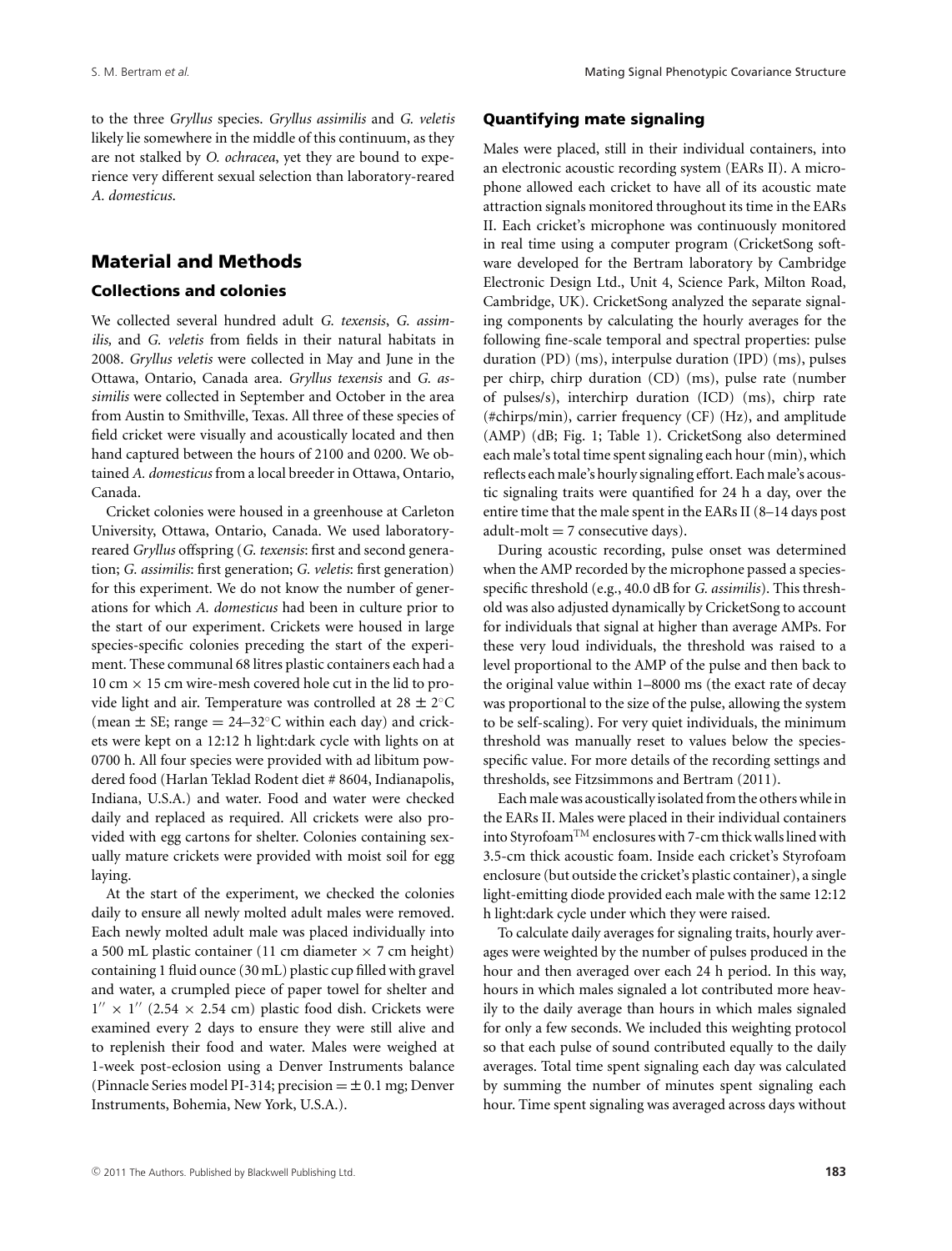

**Figure 1.** Signaling traits of the long-distance mate attraction signal of *Gryllus assimilis*.

any form of weighting to calculate average daily time spent signaling.

To reduce the potential for multicollinearity, we did not include pulses per chirp and pulse rate in P because these traits represent linear combinations of other measured traits. Instead, we utilized only seven signaling traits to calculate the P matrices (time spent signaling [TSC], PD, IPD, CD, ICD, CF, and AMP; Fig. 1).

#### **Mate signaling repeatability**

We used a Box-Cox transformation in JMP v. 8.0.2 (SAS Institute, Cary, NC) to normalize time spent signaling. All other signaling traits were normally distributed. We assessed within-individual variation in mating signals by quantifying the repeatability of all signaling traits using the intraclass correlation coefficients following Falconer and Mackay (1996).

# **Estimating phenotypic variance–covariance matrices**

We estimated individual-level phenotypic variance– covariance matrices via restricted maximum likelihood (REML) as implemented in the MIXED procedure of SAS v. 9.2 (SAS Institute, Cary, NC). We employed a repeated measures approach as described in McGuigan and Blows (2007). A single, global P matrix (i.e., across all four species) was first estimated using the following multivariate mixed model:

$$
Y_{ijk} = \mu + I_i + R_{j(i)} + S_k, \qquad (1)
$$

where *Y* is the observed signaling trait of replicate measurement *R* nested within individual *I*. Fixed effects included the intercept  $(\mu)$  and species (S). Because species were coded as

a fixed effect, our inferences should be restricted to the four species included in our study; discussion about other cricket species is speculative.

Before analysis, the seven signaling traits were individually standardized (∼*N*(0,1)) globally (i.e., across species). Due to convergence problems when attempting to estimate an unconstrained covariance matrix at the individual level (P), the model was fit via a factor-analytic approach (Kirkpatrick and Meyer 2004; Hine and Blows 2006), employing three dimensions at the individual level, which is the maximum number for which convergence could be obtained, and an unconstrained variance–covariance matrix at the replicate level.

As a direct test of Hypothesis 1, that P differ among species, we used a likelihood-ratio test to compare the fit of the above model (Equation 1) to one in which separate P matrices were estimated for each species by employing the "group" statement at the individual level in the SAS MIXED procedure. P matrices were estimated for each species using Equation (1), excluding the fixed effect of species (S), fit separately by species. In these analyses, signaling traits were standardized (∼*N*(0,1)) separately for each species.

Our repeated measures approach to estimating P required replicate measures of each trait from every individual. To record daily mate signaling traits, replicate measures were taken across a 1 week period and hence at different ages (7– 14 days postimaginal molt). Some or all of these signaling traits may change within an individual as they age (e.g., Bertram 2000; Judge et al. 2008; Fitzsimmons and Bertram 2011; Judge 2011). Age-associated effects would contribute to variance at the replicate (*R*), and not individual (*I*) levels in Equation (1). In addition, there was little evidence of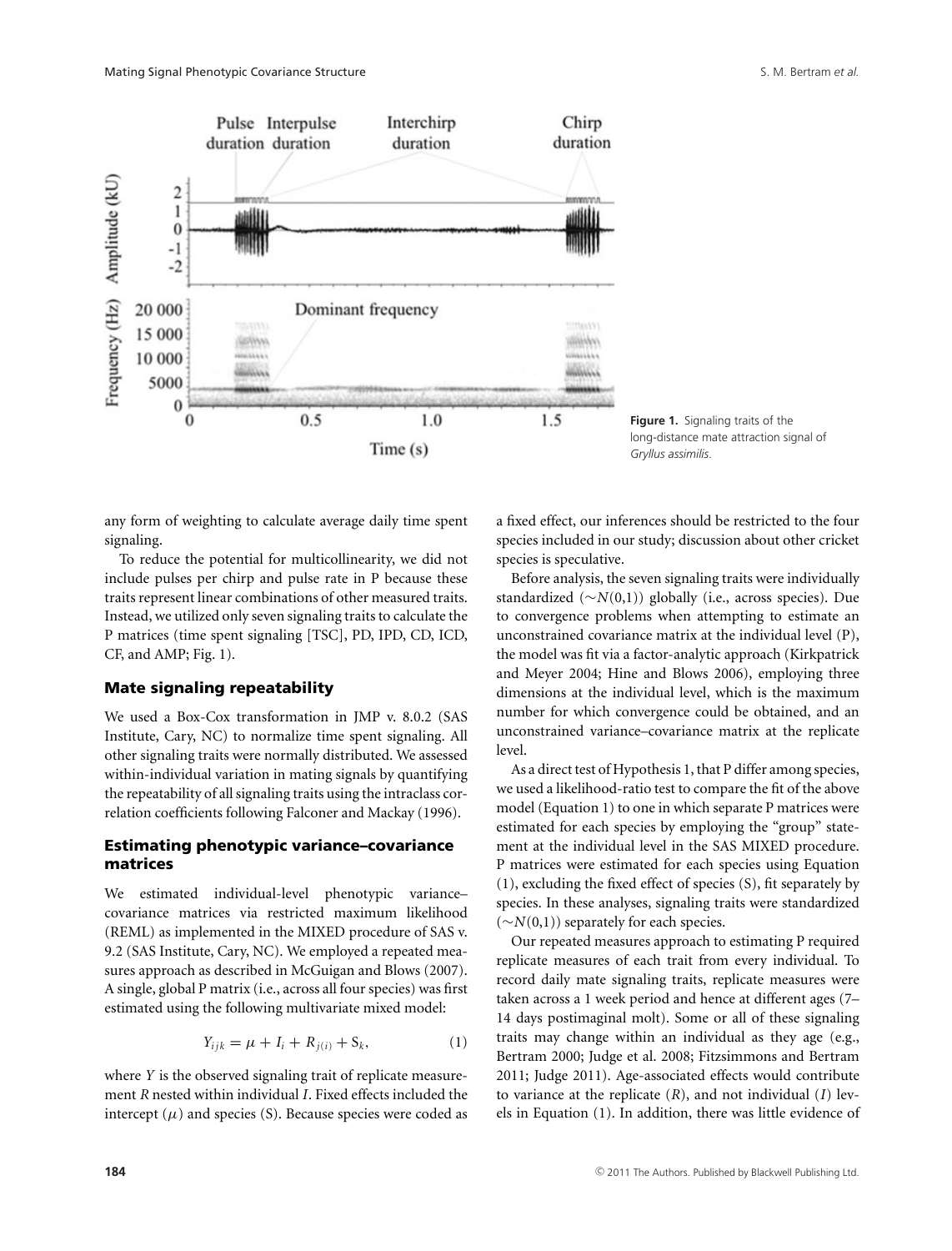|  |  |  |  |  |  | <b>Table 1.</b> Descriptive statistics for all acoustic signal components. Trait abbreviations listed to the right of the trait name. |  |
|--|--|--|--|--|--|---------------------------------------------------------------------------------------------------------------------------------------|--|
|--|--|--|--|--|--|---------------------------------------------------------------------------------------------------------------------------------------|--|

| Trait                            | Species       | Ν   | Mean    | SE    | <b>CV</b> | $\mathsf{r}$ | F       | $\overline{P}$ | $\mathsf{R}^2$ adj | Diff. |
|----------------------------------|---------------|-----|---------|-------|-----------|--------------|---------|----------------|--------------------|-------|
| Signaling time (min) TSC         | A. domesticus | 117 | 22.14   | 1.39  | 67.74     | 0.6499       | 66.76   | < 0.0001       | 0.41               | А     |
|                                  | G. assimilis  | 85  | 181.01  | 16.86 | 85.90     | 0.9655       |         |                |                    | B     |
|                                  | G. texensis   | 35  | 16.44   | 4.59  | 165.38    | 0.4329       |         |                |                    | А     |
|                                  | G. veletis    | 51  | 170.93  | 18.60 | 77.70     | 0.9074       |         |                |                    | B     |
| Pulse duration (ms) PD           | A. domesticus | 100 | 14.87   | 0.46  | 31.08     | 0.9836       | 71.95   | < 0.0001       | 0.45               | Α     |
|                                  | G. assimilis  | 82  | 9.69    | 0.16  | 14.78     | 0.9574       |         |                |                    | Β     |
|                                  | G. texensis   | 25  | 7.73    | 0.27  | 17.29     | 0.7381       |         |                |                    | C     |
|                                  | G. veletis    | 49  | 15.07   | 0.23  | 10.83     | 0.9452       |         |                |                    | Α     |
| Interpulse duration (ms) IPD     | A. domesticus | 100 | 63.79   | 0.63  | 9.91      | 0.9408       | 2197.07 | < 0.0001       | 0.96               | Α     |
|                                  | G. assimilis  | 82  | 16.19   | 0.20  | 11.46     | 0.9345       |         |                |                    | B     |
|                                  | G. texensis   | 25  | 14.53   | 0.28  | 9.77      | 0.8828       |         |                |                    | B     |
|                                  | G. veletis    | 49  | 31.62   | 0.39  | 8.60      | 0.8595       |         |                |                    | C     |
| Chirp duration (ms) CD           | A. domesticus | 100 | 82.47   | 0.84  | 10.22     | 0.9184       | 140     | < 0.0001       | 0.62               | А     |
|                                  | G. assimilis  | 82  | 114.63  | 2.16  | 17.04     | 0.9431       |         |                |                    | Β     |
|                                  | G. texensis   | 25  | 450.30  | 51.99 | 57.73     | 0.8604       |         |                |                    | C     |
|                                  | G. veletis    | 49  | 121.36  | 3.11  | 17.94     | 0.9660       |         |                |                    | B     |
| Interchirp duration (ms) ICD     | A. domesticus | 100 | 1104.04 | 60.66 | 54.94     | 0.9385       | 72.57   | < 0.0001       | 0.46               | A     |
|                                  | G. assimilis  | 82  | 1571.87 | 52.36 | 30.16     | 0.8789       |         |                |                    | Β     |
|                                  | G. texensis   | 25  | 354.94  | 27.33 | 38.50     | 0.9889       |         |                |                    | C     |
|                                  | G. veletis    | 49  | 511.42  | 24.80 | 33.94     | 0.8790       |         |                |                    | C     |
| Carrier frequency (Hz) CF        | A. domesticus | 100 | 4502.00 | 29.17 | 6.48      | 0.9330       | 358.12  | < 0.0001       | 0.81               | A     |
|                                  | G. assimilis  | 82  | 3780.25 | 33.74 | 8.08      | 0.9503       |         |                |                    | B     |
|                                  | G. texensis   | 25  | 5238.55 | 44.32 | 4.23      | 0.6119       |         |                |                    | C     |
|                                  | G. veletis    | 49  | 5309.56 | 38.75 | 5.11      | 0.9556       |         |                |                    | C     |
| Amplitude (dB) AMP               | A. domesticus | 100 | 50.54   | 1.16  | 22.98     | 0.9597       | 67.13   | < 0.0001       | 0.44               | A     |
|                                  | G. assimilis  | 82  | 47.22   | 1.35  | 25.85     | 0.8044       |         |                |                    | Α     |
|                                  | G. texensis   | 25  | 58.16   | 1.85  | 15.91     | 0.6072       |         |                |                    | Β     |
|                                  | G. veletis    | 49  | 73.91   | 1.21  | 11.45     | 0.8526       |         |                |                    | C     |
| Pronotum area (mm <sup>2</sup> ) | A. domesticus | 117 | 8.64    | 0.14  | 16.44     |              | 401.76  | < 0.0001       | 0.81               | A     |
|                                  | G. assimilis  | 85  | 19.62   | 0.32  | 14.91     |              |         |                |                    | B     |
|                                  | G. texensis   | 35  | 18.66   | 0.56  | 17.76     |              |         |                |                    | Β     |
|                                  | G. veletis    | 51  | 15.47   | 0.27  | 12.34     |              |         |                |                    | C     |
| Wet mass (mg)                    | A. domesticus | 117 | 253.74  | 4.38  | 17.85     |              | 150.26  | < 0.0001       | 0.63               | А     |
|                                  | G. assimilis  | 85  | 482.19  | 11.02 | 20.82     |              |         |                |                    | B     |
|                                  | G. texensis   | 35  | 393.73  | 17.35 | 24.93     |              |         |                |                    | C     |
|                                  | G. veletis    | 51  | 431.64  | 10.56 | 16.41     |              |         |                |                    | C     |
|                                  |               |     |         |       |           |              |         |                |                    |       |

CV  $=$  coefficient of variation;  $r =$  repeatability; Diff.  $=$  species with different letters are statistically different using post hoc Tukey's test; R<sup>2</sup><sub>adj</sub>  $=$ adjusted  $R^2$ ; SE = Standard Error; F and P = outputs from an analysis of variance.

any directional change in any of the signaling traits across this 1 week span (S. Bertram, unpubl. results). Estimates of P also changed little if, in place of an unconstrained variance–covariance matrix at the replicate level, we instead employed an autoregressive covariance structure in which the correlation between two measurements decreased exponentially as the length of time between them increased (H. Rundle, unpubl. results).

# **Quantifying dimensionality**

To test Hypothesis 2, those P matrices are of full dimensionality, we used factor-analytic modeling to determine the dimensionality of P within each species. We constrained the individual-level variance–covariance matrix to be from zero through seven dimensions, employing an unconstrained variance–covariance matrix at the replicate level in all cases. A series of nested likelihood-ratio tests were used to determine whether excluding each dimension significantly worsened the fit of the model (Hine and Blows 2006; McGuigan and Blows 2007).

# **Comparing phenotypic variance–covariance matrices among species**

Differences among species in phenotypic covariance structure were characterized via a comparison of the eigenstructure of P. We employed a formal method of subspace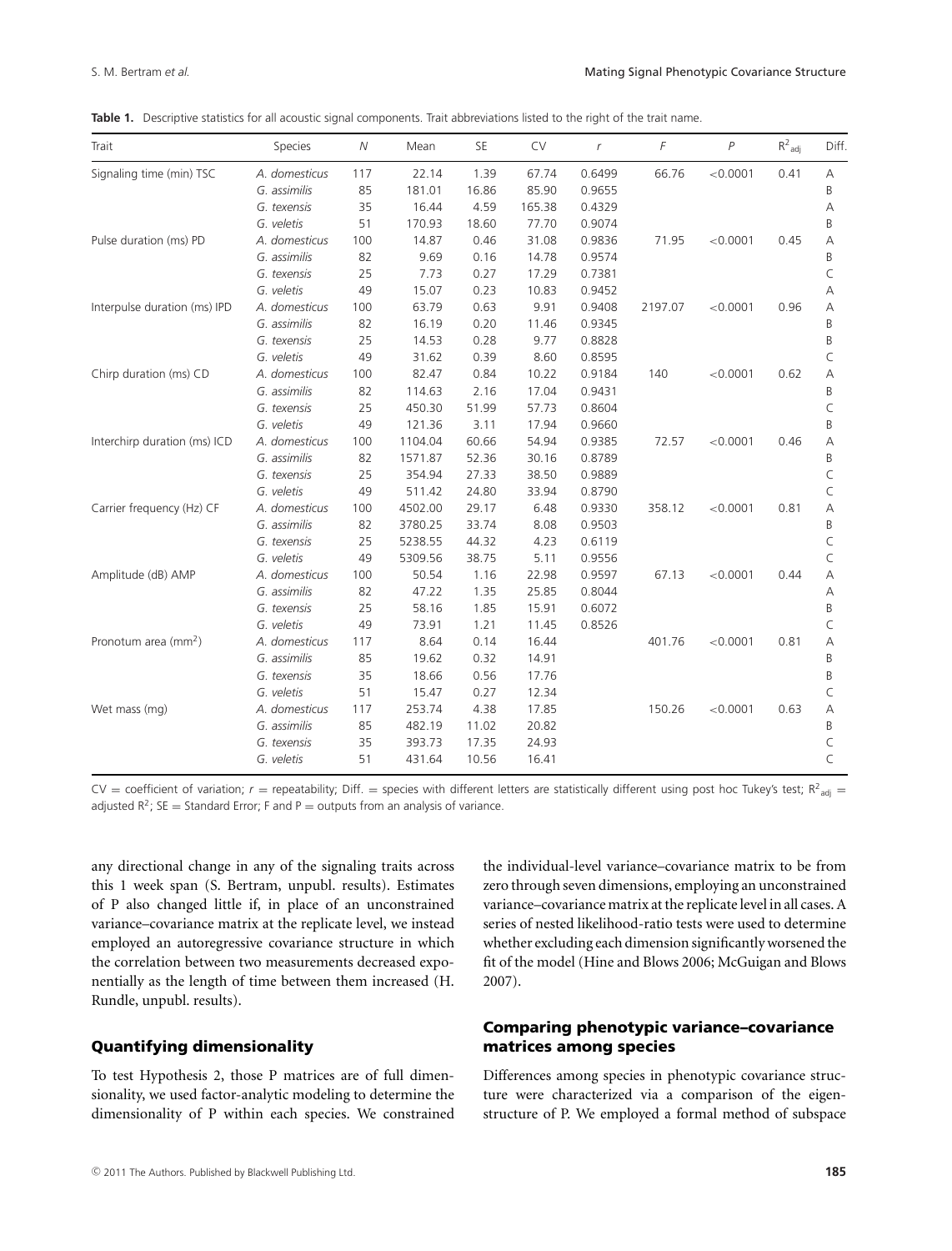comparison of Pmatrices originally developed by Krzanowski (1979), which has been outlined in detail elsewhere (Blows et al. 2004; McGuigan and Blows 2007). In brief, the Krzanowski method is a geometric approach that provides a bounded measure of the overall similarity in orientation of two subspaces and is not restricted to any type of original matrix. For a given pair of species, we created matrices A and B, where the columns of A are the first three eigenvectors of P for the first species and the columns of B are the first three eigenvectors of P for the second species. Note that the number of columns in each matrix A and B (here equal to three) cannot exceed half the number of columns of P or the method will recover common dimensions between the subspaces (Blows et al. 2004). The matrix S is calculated as:

$$
S = A^T B B^T A. \tag{2}
$$

The similarity of the two subspaces defined by matrices A and B is then assessed as the sum of the eigenvalues of matrix S, the upper bound of which here equals three. Dividing the sum of eigenvalues of S by three, therefore, yields a similarity coefficient ranging between zero, indicating that the three eigenvectors of each subspace are orthogonal, to one, indicating a set of eigenvectors with identical orientation. This subspace comparison was performed between all six unique combinations ( $6 = \binom{4}{2}$ ) of the four species and the resulting values were assembled into a symmetrical  $4 \times 4$  similarity matrix § characterizing the among-species variation in P. The eigenstructure of § was then examined via diagonalization to determine the dominant axes of the among-species variation in P.

Patterns in the among-species variation in P were explored by calculating the correlation between the similarity matrix § and a matrix of phylogenetic distances between these four species, as outlined in Rundle et al. (2008), with significance determined using Mantel tests employing 10,000 randomizations (Mantel 1967). Phylogenetic distances were calculated from a slightly modified tree originally constructed by Huang et al. (2000) using two mitochondrial DNA loci. Because branch length data were unavailable from Huang et al. (2000) or directly from the authors, Bertram et al. (2011a) measured the branch lengths of Huang et al.'s Figure 3 and then replicated the tree using Mesquite version 2.74 (Maddison and Maddison 2010). This correlation analysis informed us whether differences in P were associated with phylogenetic distance.

To compare the dominant axis of among-individual phenotypic variance (i.e.,  $p_{\text{max}}$ , the eigenvector of P associated with the largest eigenvalue) among species, we calculated the vector correlation of  $p_{\text{max}}$  between each of the six unique pairwise combinations of the four species. Vector correlations were calculated as the dot product of  $p_{\text{max}}$  from a pair of species, each standardized to unit length (Rundle et al. 2008; Blows and Walsh 2009). These correlations represent a measure of the overall similarity in the multivariate direction of  $p_{\text{max}}$  between two species and range from  $-1$  (indicating the same multivariate trait combinations, but oriented 180˚ from one another) to  $+1$  (indicating the same trait combination and direction), with zero indicating orthogonal eigenvectors.

# **Is signaling correlated with size or condition?**

To test Hypothesis 3, that variation in signaling traits reflects underlying variation in body size, mass, and/or condition, we first scored individuals, separately by species, for the first eigenvector of the P matrix  $(p_{\text{max}})$ . Best linear unbiased predictors (BLUPs) were then estimated at the individual level for this trait in a univariate version of Equation (1), again excluding the fixed effect of species (S) and fit separately by species. An index of body size was obtained by quantifying the area of each cricket's pronotum at the end of the experiment. Pronotum measurements were made using AxioVisionLE v4.8 from highly magnified photographs taken with a Zeiss Axio Observer inverted dissecting microscope (Carl Zeiss; magnification: ∼8.5×, resolution: ∼1.60μm). Body mass was measured at day 7 (prior to the recording of the signaling traits). As a measure of condition, we used the residuals of a regression of body mass on pronotum area, again fit separately by species. Because repeated measurements of pronotum area and body mass were not available, for each species the individual BLUPs for  $p_{\text{max}}$  were separately regressed directly onto individual values of pronotum area and condition to determine whether among-individual variation in  $p_{\text{max}}$  scores was associated with any of these traits.

# **Results**

Across species, mate signaling was repeatable within individuals (Table 1; overall mean  $\pm$  SE = 0.87  $\pm$  0.02), with repeatability scores ranging from 0.91 to 0.93 for PD, IPD, pulses per chirp, and CD. Repeatability scores were slightly lower for CF and AMP (mean = 0.86 and 0.81, respectively), with signaling time exhibiting the lowest repeatability scores  $(mean = 0.74)$ . There was extensive variation among males in their mate signaling behavior (Table 1). Coefficients of variation were greatest for signaling time (mean  $= 99$ ) and were large for PD, CD, and AMP (means of 19–34). Coefficients of variation were smallest for IPD and CF (means of 6–12).

We found strong support for correlations between signaling components. Males that signaled with longer PDs produced signals (a) with longer CDs (*A. domesticus* and *G. assimilis*), (b) at lower carrier frequencies (*A. domesticus*, *G. assimilis,* and *G. veletis*), and (c) at higher AMPs (*A. domesticus*,*G. assimilis*, and*G.texensis*) (Table 2).Males that signaled at higher AMPs also signaled with longer CDs (*A. domesticus*, *G. assimilis*, and *G. texensis*). Furthermore, males that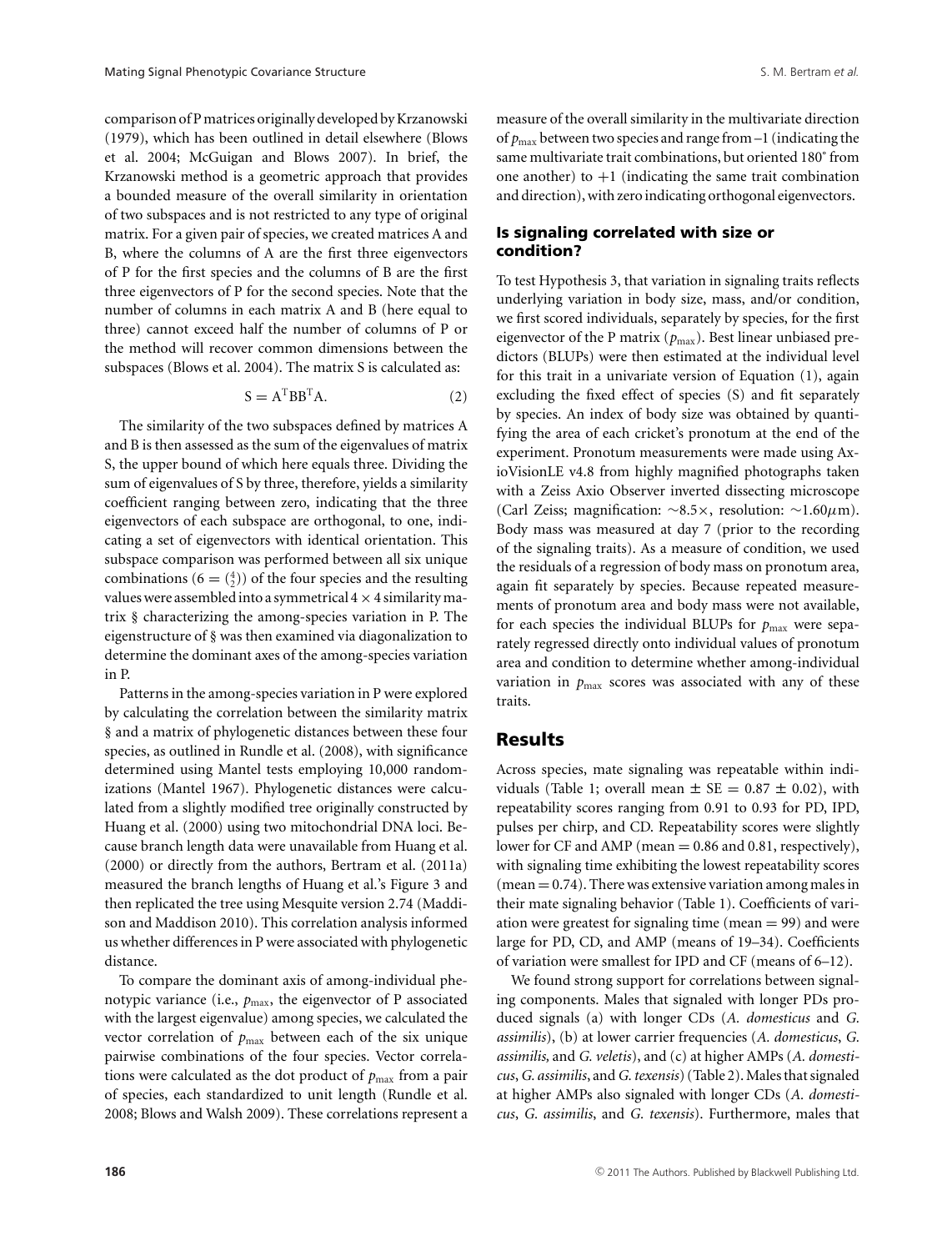Table 2. Phenotypic variance–covariance matrices (P matrices) of seven acoustic signaling traits for four cricket species, as estimated from the individual-level variance–covariance matrix in a multivariate mixed model fit separately by species. Phenotypic variances are given along the diagonal (bold) and covariances (lower left) and correlations (upper right, in italics) are given on the off-diagonals.  $p_{\text{max}}$ ,  $p_2$ , and  $p_3$  are the first three eigenvectors of P, respectively. Trait abbreviations are given in Table 1.

|               | AMP      | CD       | CF       | ICD      | <b>IPD</b> | PD       | TSCX <sup>1</sup> | $p_{\text{max}}$ | $p_2$    | $p_3$    |
|---------------|----------|----------|----------|----------|------------|----------|-------------------|------------------|----------|----------|
| A. domesticus |          |          |          |          |            |          |                   |                  |          |          |
| AMP           | 0.795    | 0.271    | $-0.250$ | $-0.302$ | $-0.430$   | 0.669    | 0.766             | $-0.466$         | $-0.234$ | 0.369    |
| CD            | 0.193    | 0.635    | $-0.413$ | 0.266    | 0.362      | 0.652    | 0.229             | $-0.276$         | 0.500    | 0.270    |
| CF            | $-0.221$ | $-0.326$ | 0.981    | $-0.085$ | 0.148      | $-0.521$ | $-0.349$          | 0.416            | $-0.300$ | 0.786    |
| ICD           | $-0.190$ | 0.149    | $-0.059$ | 0.498    | 0.359      | $-0.030$ | $-0.324$          | 0.078            | 0.384    | $-0.105$ |
| <b>IPD</b>    | $-0.338$ | 0.255    | 0.130    | 0.224    | 0.779      | $-0.197$ | $-0.597$          | 0.241            | 0.601    | 0.328    |
| PD            | 0.594    | 0.518    | $-0.513$ | $-0.021$ | $-0.173$   | 0.992    | 0.575             | $-0.574$         | 0.196    | 0.226    |
| <b>TSCX</b>   | 0.497    | 0.133    | $-0.252$ | $-0.167$ | $-0.384$   | 0.418    | 0.531             | $-0.375$         | $-0.243$ | 0.057    |
| G. assimilis  |          |          |          |          |            |          |                   |                  |          |          |
| AMP           | 0.718    | 0.662    | $-0.462$ | $-0.485$ | $-0.249$   | 0.546    | 0.647             | 0.509            | 0.008    | 0.333    |
| CD            | 0.358    | 0.407    | $-0.663$ | $-0.271$ | 0.094      | 0.880    | 0.565             | 0.363            | 0.327    | 0.043    |
| CF            | $-0.277$ | $-0.299$ | 0.498    | 0.139    | 0.039      | $-0.746$ | $-0.379$          | $-0.329$         | $-0.380$ | 0.503    |
| ICD           | $-0.298$ | $-0.125$ | 0.071    | 0.527    | 0.376      | $-0.265$ | $-0.655$          | $-0.324$         | 0.371    | $-0.545$ |
| <b>IPD</b>    | $-0.140$ | 0.040    | 0.018    | 0.181    | 0.441      | 0.157    | $-0.650$          | $-0.171$         | 0.564    | 0.544    |
| PD            | 0.307    | 0.373    | $-0.349$ | $-0.127$ | 0.069      | 0.440    | 0.442             | 0.348            | 0.411    | $-0.006$ |
| <b>TSCX</b>   | 0.448    | 0.295    | $-0.219$ | $-0.388$ | $-0.353$   | 0.240    | 0.667             | 0.495            | $-0.353$ | $-0.204$ |
| G. texensis   |          |          |          |          |            |          |                   |                  |          |          |
| AMP           | 0.486    | 0.662    | $-0.162$ | $-0.628$ | 0.010      | 0.826    | 0.797             | 0.501            | 0.037    | $-0.161$ |
| CD            | 0.360    | 0.607    | 0.164    | $-0.522$ | $-0.081$   | 0.416    | 0.859             | 0.459            | 0.281    | 0.256    |
| CF            | $-0.090$ | 0.102    | 0.641    | $-0.253$ | $-0.432$   | $-0.520$ | 0.070             | $-0.133$         | 0.635    | 0.503    |
| ICD           | $-0.282$ | $-0.262$ | $-0.131$ | 0.415    | 0.166      | $-0.440$ | $-0.830$          | $-0.346$         | $-0.262$ | $-0.063$ |
| <b>IPD</b>    | 0.006    | $-0.052$ | $-0.282$ | 0.087    | 0.665      | 0.349    | $-0.061$          | 0.092            | $-0.585$ | 0.787    |
| PD            | 0.450    | 0.253    | $-0.326$ | $-0.221$ | 0.222      | 0.611    | 0.625             | 0.523            | $-0.289$ | $-0.168$ |
| <b>TSCX</b>   | 0.274    | 0.330    | 0.028    | $-0.263$ | $-0.024$   | 0.241    | 0.243             | 0.345            | 0.148    | 0.068    |
| G. veletis    |          |          |          |          |            |          |                   |                  |          |          |
| AMP           | 0.734    | $-0.396$ | 0.522    | $-0.697$ | $-0.590$   | $-0.112$ | 0.621             | $-0.433$         | $-0.073$ | 0.414    |
| CD            | $-0.321$ | 0.895    | $-0.169$ | 0.462    | 0.617      | 0.031    | $-0.168$          | 0.352            | 0.573    | 0.487    |
| CF            | 0.419    | $-0.150$ | 0.878    | $-0.276$ | $-0.406$   | $-0.432$ | 0.404             | $-0.365$         | 0.519    | 0.049    |
| ICD           | $-0.524$ | 0.384    | $-0.227$ | 0.772    | 0.576      | 0.247    | $-0.535$          | 0.423            | 0.185    | $-0.171$ |
| <b>IPD</b>    | $-0.444$ | 0.513    | $-0.335$ | 0.445    | 0.774      | 0.393    | $-0.529$          | 0.455            | 0.102    | 0.274    |
| PD            | $-0.084$ | 0.026    | $-0.356$ | 0.191    | 0.304      | 0.774    | $-0.209$          | 0.230            | $-0.585$ | 0.539    |
| <b>TSCX</b>   | 0.428    | $-0.128$ | 0.304    | $-0.378$ | $-0.375$   | $-0.148$ | 0.648             | $-0.342$         | 0.100    | 0.441    |

<sup>1</sup>TSC has been normalized using a Box-Cox transformation to yield TSCX.

signaled more (i.e., had higher signaling times) also produced (d) louder chirps that had (e) shorter IPDs (*A. domesticus*, *G. assimilis*, and *G. veletis*), (f) longer CDs (*G. assimilis* and *G. texensis*), and (g) lower carrier frequencies (*A. domesticus* and *G. assimilis*) (Table 2). Together these findings indicate positive correlations between the quality and quantity of mating signals.

We found evidence to support Hypothesis 1, that species exhibit different P matrices. First, individual-level P matrices were estimated separately for each species (Table 2) because the model that permitted species specific (i.e., separate), as opposed to a shared variance–covariance structure, exhibited a significantly improved fit  $[\chi^2 = 3892,$ df = 54, *P* < 0.0001; Akaike Information Criterion (AIC), shared: 11,754.4, separate: 7970.4]. Variation between individuals accounted for 51.3, 68.2, 52.6, and 75.6% of the total variance in this suite of traits in *A. domesticus*, *G. assimilis*, *G. texensis*, and *G. veletis*, respectively, with the remaining variance occurring among replicate measurements within individuals (the latter likely including mostly true biological variation within-individuals, such as age-related changes in signaling along with some measurement error). Second, *G. texensis* differed from the other three species in that factor-analytic modeling only supported the existence of five of the seven dimensions; modeling supported the existence of all seven dimensions in the other three species (discussed in detail the next paragraph). Third, *G. veletis* differed substantially from the other three species in the first eigenvector (with the largest eigenvalue) of P. The first eigenvector of P ( $p_{\text{max}}$ ) accounted for 46–55% of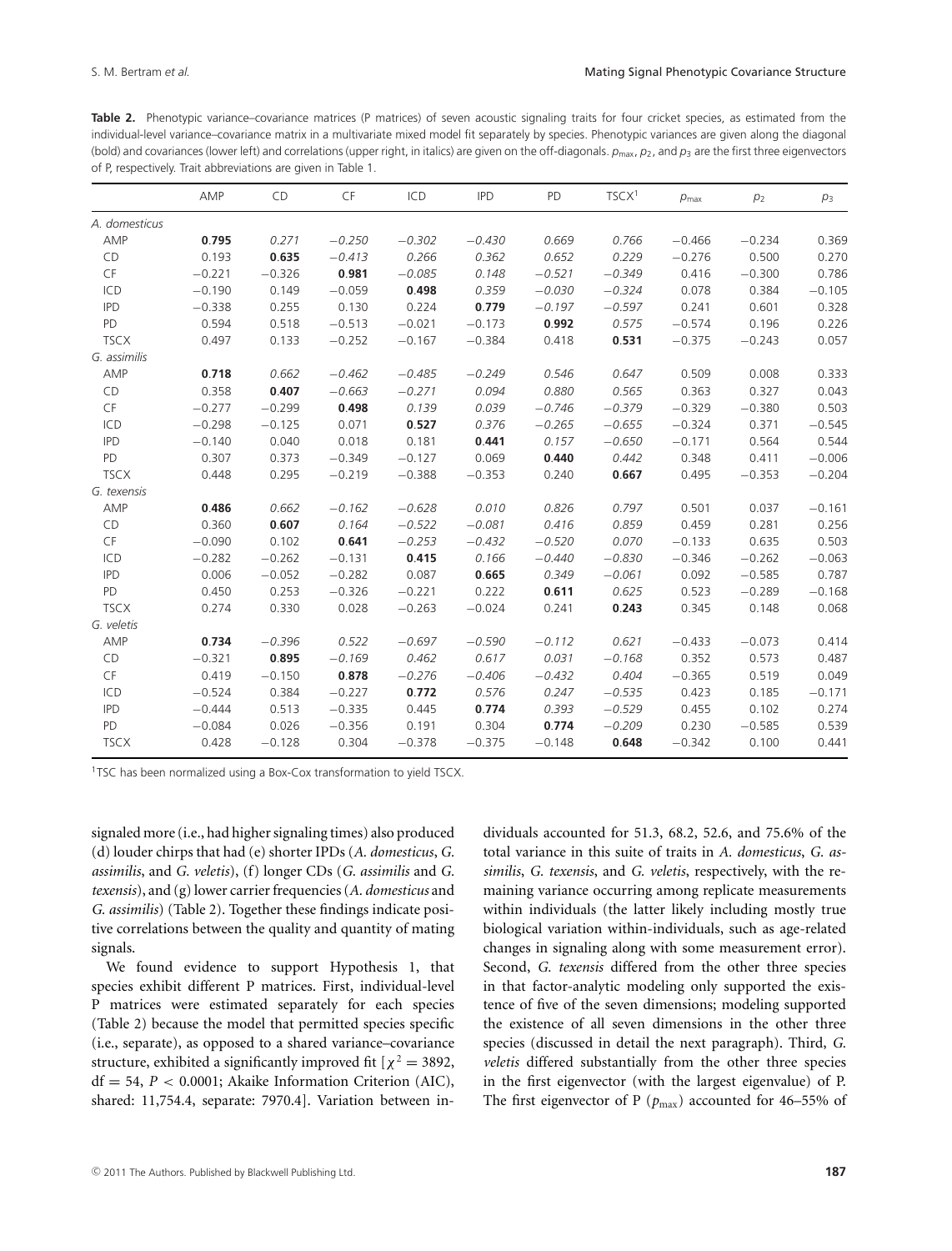**Table 3.** Model fit statistics of the effective number of dimensions of the individual-level phenotypic variance–covariance matrices (P matrices) for each species, as determined from a series of nested likelihood-ratio tests employing a factor-analytic model. The percent of the total variance (% var) was calculated from a full-dimensionality (unconstrained) model at the individual level. Significant *P*-values in bold.

|                   |       | No. of |        |        |             |
|-------------------|-------|--------|--------|--------|-------------|
| No. of dimensions | % var | traits | $-2LL$ | AIC    | P-value     |
| A. domesticus     |       |        |        |        |             |
| 0                 |       | 28     | 9660.3 | 9716.3 |             |
| 1                 | 46.9  | 35     | 8810.2 | 8880.2 | $<$ 0.0001  |
| $\overline{2}$    | 24.9  | 41     | 8251.8 | 8333.8 | $<$ 0.0001  |
| 3                 | 12.7  | 46     | 7868.5 | 7960.5 | $<$ 0.0001  |
| $\overline{4}$    | 6.8   | 50     | 7618.4 | 7716.4 | < 0.0001    |
| 5                 | 4.0   | 53     | 7430.3 | 7534.3 | < 0.0001    |
| 6                 | 3.2   | 55     | 7310.7 | 7420.7 | $<$ 0.0001  |
| 7                 | 1.4   | 56     | 7261.5 | 7373.5 | < 0.0001    |
| G. assimilis      |       |        |        |        |             |
| 0                 |       | 28     | 2849.0 | 2905.0 |             |
| 1                 | 55.0  | 35     | 2722.1 | 2792.1 | $<$ 0.0001  |
| $\overline{2}$    | 22.7  | 41     | 2604.0 | 2684.0 | $<$ 0.0001  |
| 3                 | 8.8   | 46     | 2531.8 | 2621.8 | < 0.0001    |
| 4                 | 7.0   | 50     | 2482.3 | 2580.3 | < 0.0001    |
| 5                 | 4.4   | 53     | 2448.2 | 2554.2 | $<$ 0.0001  |
| 6                 | 1.4   | 55     | 2420.6 | 2530.6 | $<$ 0.0001  |
| $\overline{7}$    | 0.7   | 56     | 2416.5 | 2528.5 | 0.0436      |
| G. texensis       |       |        |        |        |             |
| 0                 |       | 28     | 1695.6 | 1751.6 |             |
| 1                 | 46.1  | 35     | 1601.0 | 1669.0 | < 0.0001    |
| $\overline{2}$    | 31.4  | 41     | 1533.7 | 1613.7 | $<$ 0.0001  |
| 3                 | 11.2  | 46     | 1474.3 | 1566.3 | $<$ 0.0001  |
| 4                 | 6.8   | 50     | 1451.3 | 1551.3 | 0.0001      |
| 5                 | 3.3   | 53     | 1442.5 | 1548.5 | 0.0326      |
| 6                 | 1.0   | 55     | 1440.7 | 1560.4 | 0.3970      |
| $\overline{7}$    | 0.1   | 56     | 1440.7 | 1552.7 | 0.8557      |
| G. veletis        |       |        |        |        |             |
| 0                 |       | 28     | 5417.4 | 5473.4 |             |
| 1                 | 49.5  | 35     | 4882.2 | 4952.2 | < 0.0001    |
| $\overline{2}$    | 17.7  | 41     | 4441.8 | 4523.8 | $<$ 0.0001  |
| 3                 | 12.3  | 46     | 4121.7 | 4211.7 | ${<}0.0001$ |
| 4                 | 9.2   | 50     | 3876.0 | 3976.0 | $<$ 0.0001  |
| 5                 | 5.8   | 53     | 3717.9 | 3823.9 | $<$ 0.0001  |
| 6                 | 3.3   | 55     | 3599.4 | 3709.4 | < 0.0001    |
| 7                 | 2.3   | 56     | 3532.6 | 3644.6 | $<$ 0.0001  |

the total individual-level variation within each species (Table 3). While  $p_{\text{max}}$  was largely shared among three of the species—*A. domesticus*, *G. assimilis*, *G. texensis*—with vector correlations ranging in absolute value from 0.85 to 0.93 (Table 4),  $p_{\text{max}}$  of *G. veletis* differed substantially from the other three species, with vector correlations ranging in absolute value from 0.09 to 0.28 (Table 4).

We also found support for Hypothesis 2, that the phenotypic variance–covariance matrices are full dimensionality. Factor-analytic modeling supported the existence of all seven dimensions in the P matrices of three of the species

**Table 4.** Similarity matrix, §, comparing the individual-level phenotypic variance–covariance matrices (P matrices) among all pairwise combinations of the four species of crickets. Values below the diagonal are Krzanowski (1979) subspaces comparison of the first three eigenvectors of P and are standardized to range from zero, indicating noncoincident subspaces (i.e., no similarity), to one, indicating identical subspaces. Values above the diagonal are the vector correlation of  $p_{\text{max}}$ , ranging from –1, indicating that the two eigenvectors are oriented 180˚ from one another, to  $+1$ , indicating two identical eigenvectors, with zero indicating orthogonal vectors.

|               | A. domesticus G. assimilis G. texensis G. veletis |          |          |          |
|---------------|---------------------------------------------------|----------|----------|----------|
| A. domesticus |                                                   | $-0.926$ | $-0.849$ | 0.092    |
| G. assimilis  | 0.795                                             |          | 0915     | $-0.277$ |
| G. texensis   | 0.735                                             | 0.706    |          | $-0.109$ |
| G. veletis    | 0.753                                             | 0.613    | 0 7 1 1  |          |

(*A. domesticus*, *G. assimilis*, and *G. veletis*), and five of the seven dimensions in *G. texensis* (Table 3). This indicates that, to a large extent, each measured signaling trait makes some unique contribution to the population-level phenotypic variance among individuals. That only five of the seven dimensions are supported in *G. texensis* suggests that this species may be an outlier relative to the other three.

Among the seven traits we analyzed, variance inflation factors were low, ranging from one to two with a single outlier value of five, indicating minimal multicollinearity (Chatterjee and Hadi 2006) and suggesting that we appropriately chose traits. Condition numbers (ratio of maximal to minimal eigenvalues) were also small, indicating the absence of strong multicollinearity (Chatterjee and Hadi 2006; Visanuvimol and Bertram 2010).

A comparison of the subspaces defined by the first three eigenvectors of P among all species pairs using the method of Krzanowski (1979) yielded values ranging from 61% similarity (between *G. assimilis* and *G. veletis*) to 80% similarity (between *G. assimilis* and *A. domesticus*), indicating a moderately high degree of overall similarity in the eigenstructure of the three-dimensional subspaces of P of each species (Table 4). The subspaces defined by the first three eigenvectors of P within each species accounted for the majority of the individual-level variation, representing 85, 87, 89, and 80% of the total variance in P in *A. domesticus*, *G. assimilis*, *G. texensis*, and*G. veletis*, respectively (Table 3). The eigenstructure of §, the similarity matrix of Krzanowski subspace comparisons (Table 4), which reflects patterns in the among-species variation in P, arrayed the species roughly equidistantly from one another. *Gryllus veletis* differed the most from the other species, while *A. domesticus* and *G. assimilis* were the most similar overall (Fig. 2). There was no indication of a negative association between this similarity matrix and a matrix of phylogenetic distances among the four species, as would be expected if P differed to a greater extent between more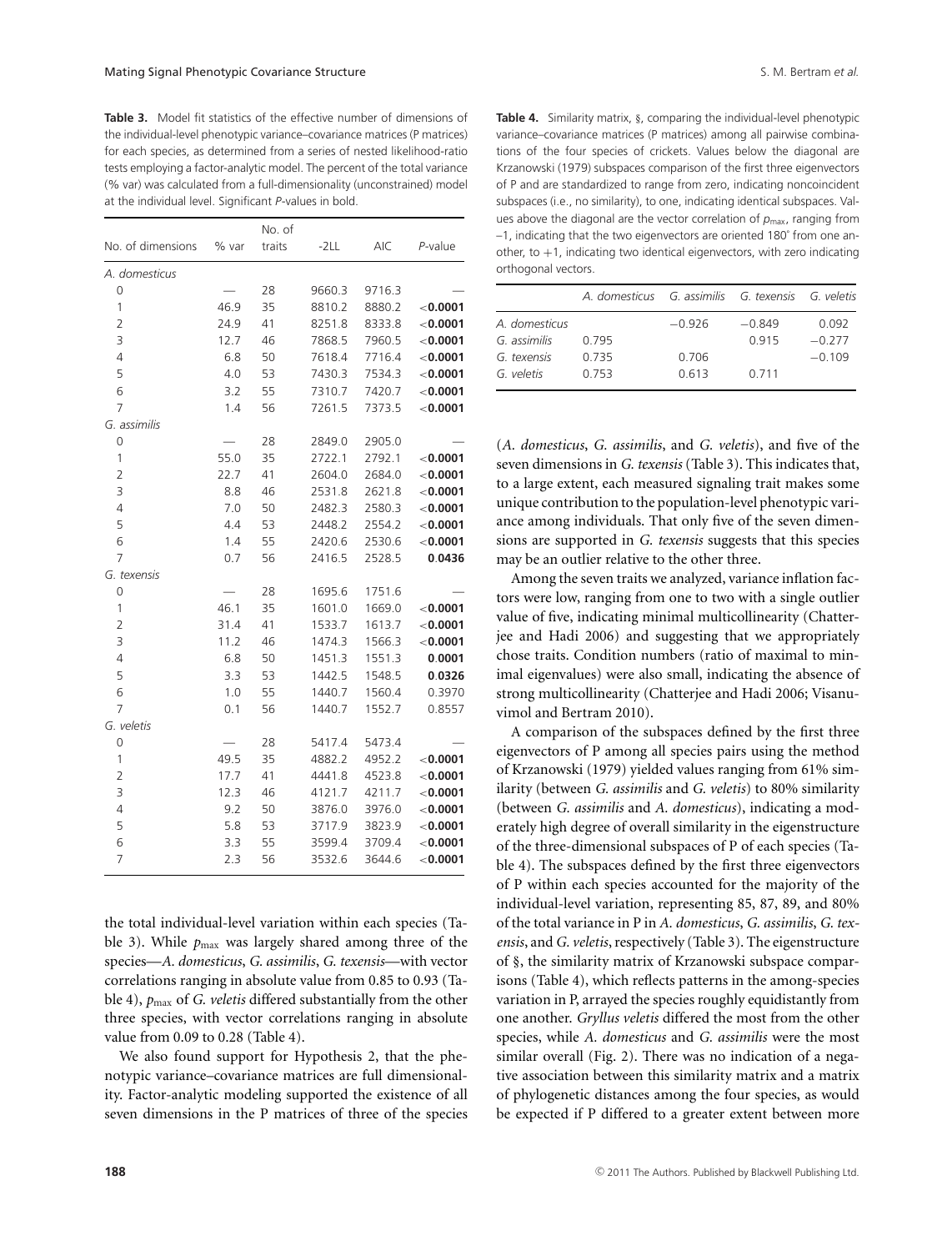

**Figure 2.** Two-dimensional bi-plot depicting the dominant axes of variation in the among-species similarity matrix, §, comparing subspaces of P (data derived from Table 4, below the diagonal).

**Table 5.** Model fit statistics for the linear regression of individual-level BLUPs for  $p_{\text{max}}$  on body size (pronotum area) and condition (measured as the residuals of the regression of body mass on pronotum area), separately by species. Significant *P*-values are bolded.

|              | df    | Slope (P-value)       | $r^2$ |
|--------------|-------|-----------------------|-------|
| A domesticus |       |                       |       |
| Size         | 1.95  | $-0.345$ ( $<$ 0.001) | 0.255 |
| Condition    | 1.95  | $-0.007(0.136)$       | 0.023 |
| G assimilis  |       |                       |       |
| Size         | 1.28  | 0.003(0.941)          | 0.000 |
| Condition    | 1 27  | 0.002(0.438)          | 0.022 |
| G. texensis  |       |                       |       |
| Size         | 1.23  | 0.048(0.289)          | 0.049 |
| Condition    | 1 2 1 | 0.003(0.156)          | 0.094 |
| G. veletis   |       |                       |       |
| Size         | 1.45  | 0.191(0.012)          | 0.132 |
| Condition    | 1.40  | $-0.002(0.603)$       | 0.007 |

distantly related species. Rather, the observed correlation between these matrices was positive ( $r = 0.768$ ), although not significantly more extreme than expected by chance (Mantel test,  $P = 0.077$ ).

There was limited evidence to support Hypothesis 3, that the eigenvector associated with the largest eigenvalue of each P matrix is correlated with size and/or condition, insofar as the first eigenvector of P, in part, reflected among-individual variation in size. BLUPs for  $p_{\text{max}}$  scores were significantly associated with variation in body size (pronotum area) in *A. domesticus* and *G. veletis* (Table 5; the contrasting sign of this relationship in *A. domesticus* relative to *G. veletis* reflects the opposite orientation of  $p_{\text{max}}$  in this species.) There is no evidence of any association between  $p_{\text{max}}$  BLUPs and body size in *G. assimilis* and *G. texensis*, nor is there evidence from any of the four species for an association with condition (Table 5).

# **Discussion**

An important goal in evolutionary biology is to identify what constraints prevent populations from responding fully to selection (McGuigan and Blows 2007). Most researchers have tackled this problem by either quantifying the genetic correlations among traits or examining the relationships between selection and additive genetic variance (Blows and Higgie 2003). However, the distribution of populations in phenotypic space (the P matrix) is also important as it determines the combinations of traits available to selection. The dimensionality of P may place an upper bound on the dimensionality of the genetic variance–covariance matrix (G) (McGuigan and Blows 2007). Several robust studies have also revealed that P may provide additional information about the structure of G (Cheverud 1988; Roff 1995; Waitt and Levin 1998; Dochtermann 2011).

We determined that selection was not limited in the directions in which it could act upon male cricket long-distance mate signaling traits. Factor-analytic modeling supported the existence of all seven dimensions of P in three of the four species studied (*A. domesticus*, *G. assimilis*, and *G. veletis*). These findings suggest that each of the seven measured signaling traits made some unique contribution to the populationlevel phenotypic variance among individuals. As such, the potential exists for all seven signaling traits to experience selection, with minimal potential for evolutionary constraints. Selection may be able to shift each population toward its adaptive peak, regardless of the position of an adaptive optimum, provided that the signaling traits we measured exhibit genetic variance.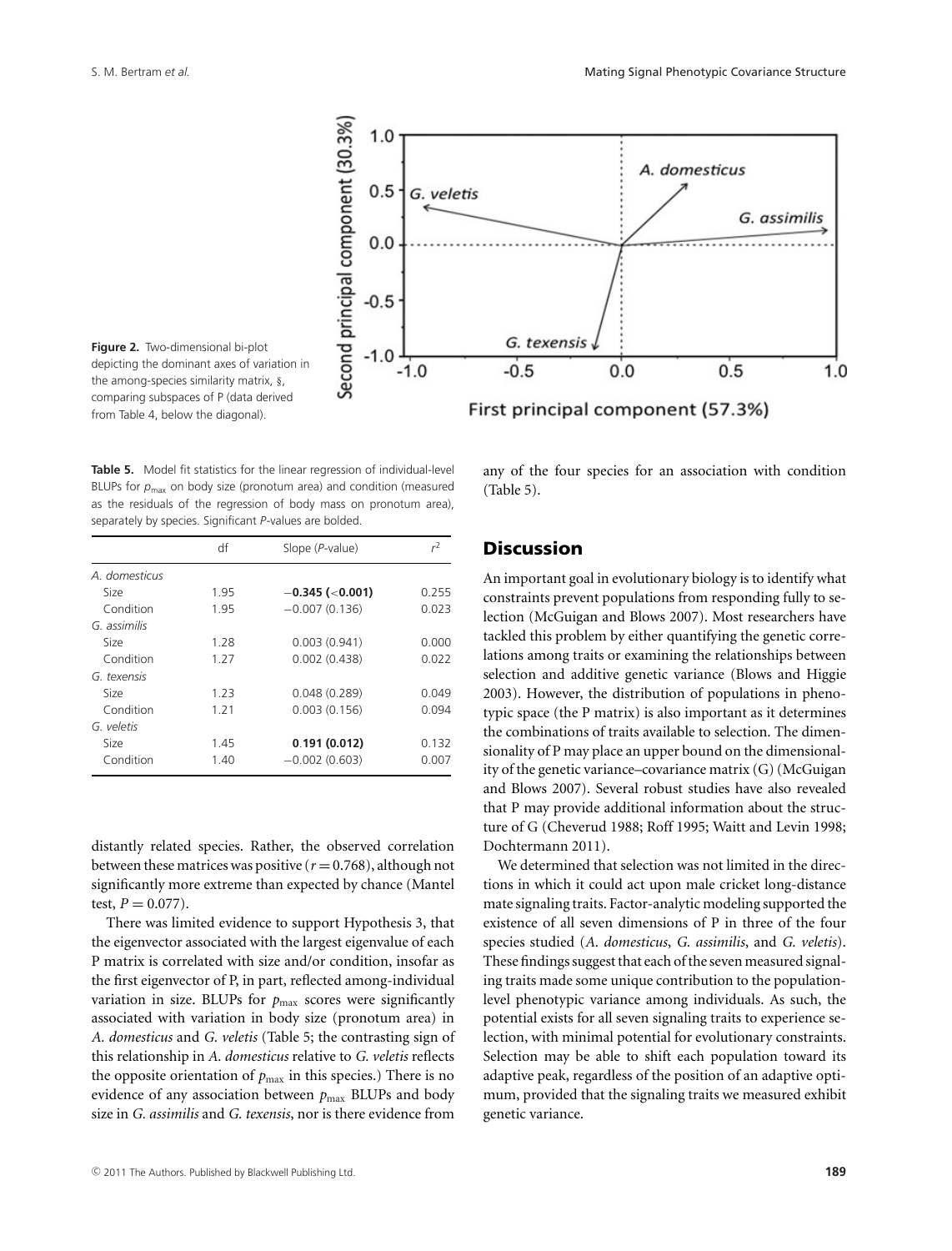While our results suggest that all of the measured traits capture some unique information and that all combinations of traits exist in the population, our results do not imply that researchers should study these univariate signaling traits separately. Significant correlations still exist between pairs of traits, suggesting that selection may target trait combinations (i.e., correlational selection); univariate analyses would miss this phenomenon.

Factor-analytic modeling suggests the existence of only five of seven dimensions in the P matrix of *G. texensis*, indicating that *G. texensis* may be an outlier compared to *A. domesticus*, *G. assimilis*, and *G. veletis*. Less than full dimensionality suggests the potential for multicollinearity-–where the sixth and seventh dimensions can be expressed as some linear combination of the first five dimensions. Statistical support for only five of seven dimensions suggest evolutionary constraints may exist because only a subset of the seven traits might be available to selection. *Gryllus texensis* may therefore be evolutionarily constrained in ways that *A. domesticus*, *G. assimilis*, and *G. veletis* are not. Lack of full dimensionality also suggests that *G. texensis* may have fewer traits on which selection might act. In other words, some traits may covary with other traits. While we know what the seven traits are, we do not know what the sixth and seventh dimensions represent, other than linear combinations of the seven measured traits. Unless P matrices are diagonal, there is no easy interpretation of dimensions in terms of traits.

Less than full dimensionality in *G. texensis* may have resulted from insufficient statistical power because of a smaller sample size of *G. texensis*. Further, the sixth and seventh dimensions explained very little of the variance in all of the species studied (*A. domesticus* [4.6%], *G. assimilis* [2.1%], *G. texensis* [1.1%], and *G. veletis* [5.5%]). Even though the sixth and seventh dimensions were statistically significant for *A. domesticus*, *G. assimilis*, and *G. veletis*, these two dimensions do not differ much from the small amount of variance explained by the sixth and seventh dimensions for *G. texensis* that were not statistically significant.

In addition to the dimensionality of its P matrix, *G. texensis* differs from the other three species studied in two distinct ways. First, *G. texensis* is the only study species to be regularly attacked by the parasitoid *O. ochracea* (Diptera, Tachinidae) (Cade 1975). *Ormia ochracea* females have a large tympanic membrane on their thorax that allows them to listen for signaling male *G. texensis* (Robert et al. 1996). *Ormia ochracea* females acoustically orient to signaling male *G. texensis*, laying their larvae on and around the cricket. Fly larvae burrow into the cricket, feed on the cricket's tissue, and cause host cricket death within a week (Cade 1975; Berrill et al. 1993; Adamo et al. 1995). This parasitoid fly is thought to select against mate attraction signaling in *G. texensis* (Cade 1975; Wineriter and Walker 1990; Robert et al. 1992; Adamo et al. 1995). Second, *G. texensis* is the only species studied that

produces an extremely long chirp, concatenating an average of 37 pulses into a single chirp (termed a trill in *G. texensis*). The other three species concatenate only a small number of pulses into each chirp (*A. domesticus*: 2–3 pulses; *G. assimilis*: 6–9 pulses; and *G. veletis*: 3–5 pulses). These dissimilarities provide additional reasons why *G. texensis* may differ from *A. domesticus*, *G. assimilis*, and *G. veletis* in the dimensionality of its P matrix.

Mate choice often exerts directional sexual selection on mate attraction signals (Andersson 1994). However, under some circumstances, intermediate phenotypes are most preferred (Andersson 1994; Mead and Arnold 2004; Brooks et al. 2005). Historically, female crickets have been shown to exert both stabilizing and directional selection on male acoustic mate attraction signals (Cade 1979b, 1981a; Hedrick 1986; Doherty and Callos 1991; Wagner 1996; Holzer et al. 2003; Hunt et al. 2004; Brooks et al. 2005; Bentsen et al. 2006; Bailey 2008; Rodríguez–Muñoz et al. 2010). Together, these studies provide clues for the potential effect female preference could have on the evolution of cricket mate signaling. They suggest the general trend that females exert directional selection for more conspicuous displays (louder signals, shorter interchirp intervals, longer bout durations, and more time spent signaling; Cade 1979a; Hedrick 1986; Wagner 1996; Wagner and Hoback 1999; Hunt et al. 2004; Brooks et al. 2005) and stabilizing selection for species identification traits (CF and pulse rate; Doherty and Callos 1991; Bentsen et al. 2006). When coupled with our P matrices and dimensionality analyses, these findings suggest that selection for one temporal component, such as enhanced PD, has the potential to result in responses in several other signaling traits including elevated AMP and higher nightly signaling times. That said, we recognize that a correlated response to selection arises from a genetic, not phenotypic, covariance, so a test of this hypothesis requires G matrix estimates.

For a trait to respond to selection, it requires (1) sufficient phenotypic variation for selection to act, and (2) sufficient genetic variation for selection to result in an evolutionary response. Our study reveals support for the first requirement—extensive phenotypic variation exists among individuals, especially in signaling time, AMP, and PD, suggesting the ability for these traits to experience selection. Two lines of evidence also suggest support for the second requirement-–sufficient genetic variation for an evolutionary response. First, the signaling traits examined in our study exhibited high repeatability, and repeatability sets the upper bounds of heritability (Falconer and Mackay 1996). Second, most cricket signaling traits studied to date exhibit high heritability. For example, *G. integer* has a heritability of  $h^2 = 0.74$  for calling-bout length (Hedrick 1988). Realized heritability for *G. texensis*' signaling time was measured at  $h^2 = 0.50{\text -}0.53$  (Cade 1981b). However, Bertram et al. (2007) showed that signaling time did not exhibit significant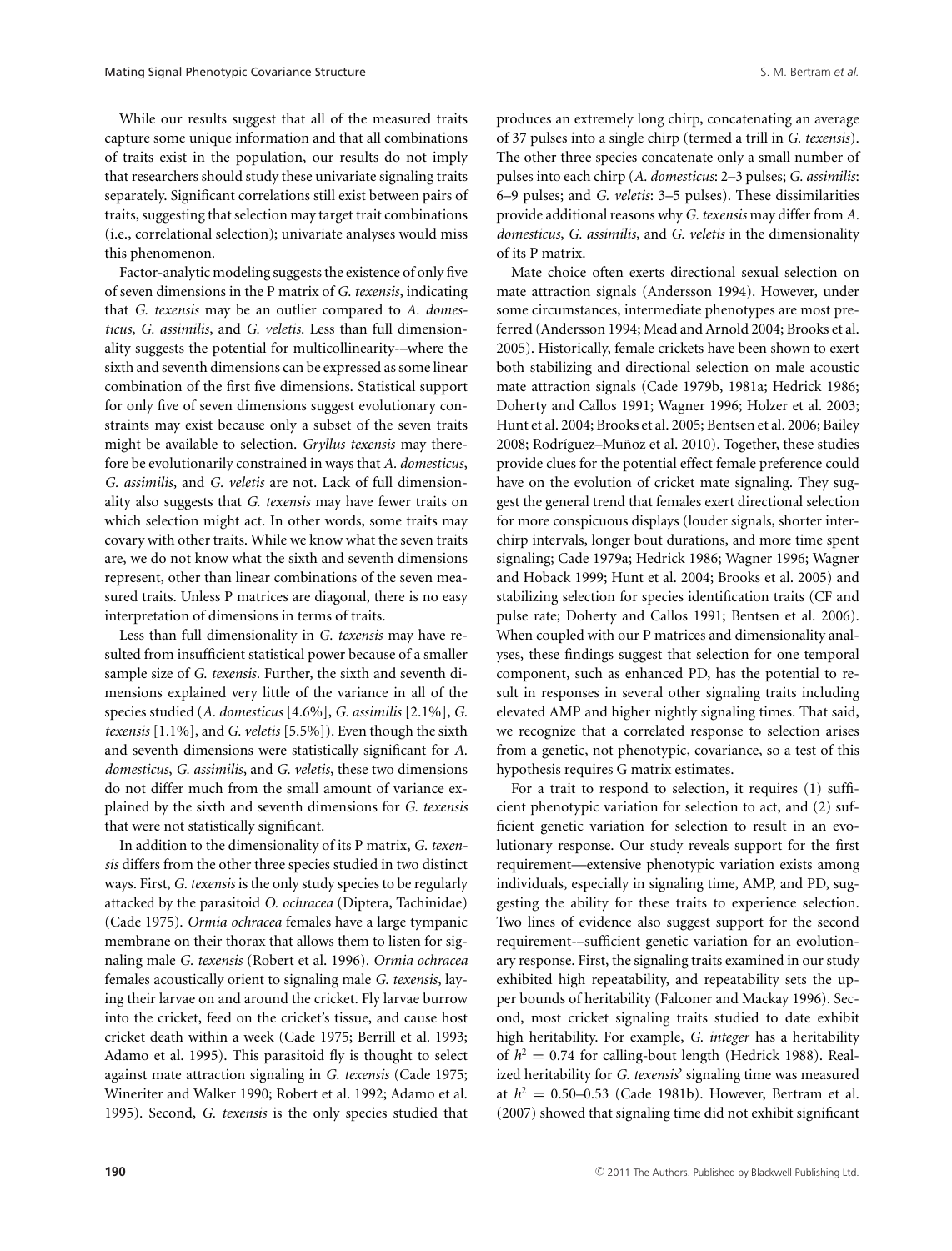heritability in a nearby *G. texensis* population ( $h^2 = 0.08 \pm 1$ 0.11). *Gryllus firmus*' pulse rate displays a heritability of  $h^2$  = 0.35 (Webb and Roff 1992). Further, *Teleogryllus oceanicus*' song duration and the proportion of the long-chirp element show a genetic basis (Simmons 2004). Future research should quantify whether signaling traits exhibit extensive genetic variation in the species and populations studied. If signaling traits are heritable, their response to selection would depend on the potential for traits to evolve independently and on the patterns of female preferences.

Dimensionality of the P matrix is important because it may set the upper limit to the dimensionality of the genetic variance–covariance matrix, G, and because it may provide additional information about the structure of G (Cheverud 1988; Roff 1995; Waitt and Levin 1998; Dochtermann 2011). Consequently, the dimensionality of P can be a useful measure for investigating the potential for genetic constraints. However, our finding of P of full (or almost full) dimensionality does not imply that G will be of full dimensionality in crickets, but only that it can be. McGuigan and Blows (2007) revealed that even though *Drosophila* wing P matrices were of full dimensionality for males and females, the corresponding G matrices were not. McGuigan and Blows (2007) quantified the dimensionality of P and G for the same 10 wing size and shape traits. While there was statistical support for all 10 phenotypic dimensions in both sexes, there was statistical support for only two genetic dimensions in males and five genetic dimensions in females. The dimensionality mismatch between P and G suggests that even though selection might result in wing size and shape shifts within generations, selection may not result in across-generational shifts, because evolution may be restricted to fewer dimensions due to the genetic covariance structure of the traits. Our future work will examine dimensionality of G in field cricket species to ascertain if crickets, like *Drosophila*, exhibit G matrices with much lower dimensionality than do the corresponding P matrices.

### **Species differences**

The four cricket species all exhibited statistically different P matrices from each other, supporting Hypothesis 1. *Gryllus texensis* differed from the other three species in that it lacked a P matrix of full dimensionality. Having a dimensionality of only five (out of a maximum of seven) suggests that *G. texensis* may be subject to more evolutionary constraints than *G. veletis, G. assimilis*, and*A. domesticus*, the latter three of which have P matrices of full dimensionality. In retrospect, this result is not surprising insofar as *G. texensis* experiences greater tension between natural and sexual selection for acoustic signaling traits because it is the only one of these species in which a parasitoid acoustically homes in on signaling male crickets using the same signals that attract female conspecific crickets. The phenotypic differences between *G. texensis* and the other species can also be seen in the Krzanowski subspaces comparison of the first three eigenvectors of P, not just in the six and seventh (the last two) eigenvectors.

Krzanowski subspace comparison indicated that all four cricket species had different P matrices, with *G. texensis* and *G. veletis* being the most different from others and *G. assimilis* and *A. domesticus* being most similar to one another. This result also supports the hypothesis that species exhibit different P matrices. This result falsifies the implicit null hypothesis that P primarily reflects phylogeny, in which all three *Gryllus* species would have grouped together and would have been different from *Acheta*.

The result that*G. texensis* and*G. veletis* were most different and *G. assimilis* and *A. domesticus* were most similar also falsifies the hypothesis that differences in P reflect the number of generations species were reared in the laboratory. As a domesticated cricket, *A. domesticus* has been reared in captivity for numerous generations, while *Gryllus* species were reared in captivity for only 1–2 generations. If time spent in captivity were the driving force behind the differences in P, *Gryllus* species would have grouped together and been different from *Acheta*. P matrices of field-captured crickets may, however, differ from laboratory-reared crickets because field-captured crickets will presumably vary more in their overall condition, a hypothesis requiring future testing.

*Gryllus veletis* also differed from the other three species in the makeup of its *p*max*. Acheta domesticus*, *G. assimilis*, and *G. texensis* exhibited high vector correlations ( $|p-max| > 0.85$ ), signifying strong similarities among these three species in their  $p_{\text{max}}$ . Conversely, *G. veletis* exhibited much lower vector correlations with the other three species ( $|p-max| < 0.28$ ), signifying that *G. veletis* had a different  $p_{\text{max}}$ .

#### **Signaling component correlations**

We proposed that there would be correlations between signaling quality and quantity. Males that signaled with longer PDs, shorter IPDs, longer CDs, and lower carrier frequencies also produced the loudest signals and signaled most often throughout the day and night. These correlations suggest that the most attractive signalers also signal with the highest effort. Our findings are consistent with signaling being an honest indicator of a cricket's overall condition, given that males with the most attractive chirps also signal with the highest effort. While specific female preference functions have yet to be built for most of the species included in our study, female field crickets tend to be most attracted to chirps that have long pulses, short interpulses, are long in duration, and have shorter interchirp intervals (Hedrick 1986, 1988; Simmons 1986; Wagner et al. 1995; Gray and Cade 1999; Holzer et al. 2003; Hunt et al. 2004; Simmons 2004). The most attractive chirps are also louder, and produced at a lower CF (Alexander 1961, 1962; Cade 1980).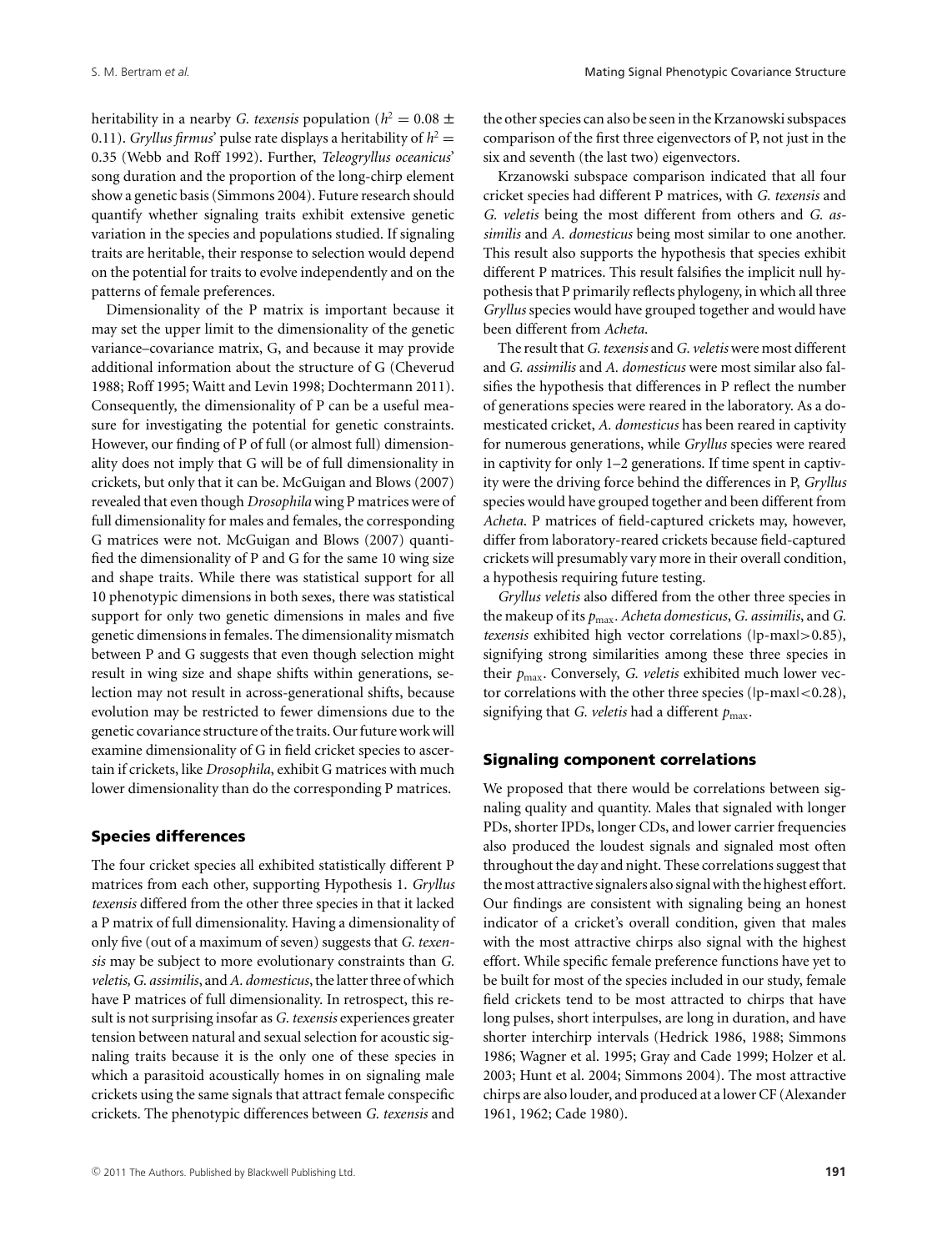Our correlational findings suggest that females do not need to assess males for extended periods of time to select a mate that signals with high effort. Because signaling effort is strongly correlated with signaling quality, a female could briefly assess males to ascertain which ones signal loudest, with long PDs, more pulses per chirp, and/or longer CDs. By selecting one of these males, the female would likely be mating with a male that signals most often. This approach would minimize the female's time spent in the mating chorus, thereby reducing her energetic costs, predation risks, and lost foraging time.

# **Condition and size effects**

Signaling can impose dramatic costs, both in terms of energetic demands and predation risks (Prestwich and Walker 1981; Prestwich 1994; Hoback and Wagner 1997; Basolo and Alcaraz 2003). Males that maximize the conspicuousness of their mating signals in the face of these costs may exhibit higher genetic quality than less showy males (Andersson 1994). Given that sexual signals are costly to produce and maintain, the genic capture hypothesis suggests that sexual signals should exhibit condition-dependent expression (Rowe and Houle 1996; Kotiaho et al. 2001; Tomkins et al. 2004). Males in good condition may therefore simultaneously maximize several components of their signals' conspicuousness. Because the genic capture model assumes sexually selected traits will be costly to produce, it suggests that males in poor condition should not be able to maximize the conspicuousness of their signals. Conversely, males in good condition should produce conspicuous mating signals regardless of costs. Thus, the system should foreclose cheaters. Our findings partially support these ideas; we found a strong relationship between signaling quality and signaling effort, as discussed above. Furthermore, signaling traits were dependent on body size in two of the four species studied (*A. domesticus* and *G. veletis*). We did not, however, find support for the idea that signaling traits are strongly dependent on residual mass, our measure of condition. The general trend that variation in most signaling traits was not dependent on variation in residual mass suggests that residual mass may not be an ideal indicator of condition in cricket species. Lack of a relationship between residual mass and signaling traits should not, however, be interpreted to mean that signaling traits are not influenced by condition because several studies have shown that when diet is manipulated, several signaling traits respond, either increasing with enhanced food quality or quantity, or decreasing with reduced food quality or quantity (Scheuber et al. 2003a, b; Hedrick 2005; Whattam and Bertram 2011). Future studies should explore whether dietary limitations can change the relationships between signaling traits, thereby fundamentally altering the P or G matrices.

# **Concluding remarks**

We employed a recently developed rigorous repeated measures approach to characterizing P matrices in order to ascertain the differences between species, number of independent traits within species, and maximal dimensionality of genetic variance–covariance matrices. *Gryllus texensis* truly are different from their congeners and even a heterogeneric gryllid, which we surmise could be due to the acoustic signals they produce attracting both mates and parasitoids. Instead of independently analyzing univariate phenotypic traits, we recommend the analysis of vectors of phenotypic traits and their variance–covariance matrices in order to better understand the evolution of these traits and taxa. Characterizing P matrices providesinsightintowhether phenotypic covariancesmay constrain selection by making certain combinations of traits unavailable. The P matrix also provides understanding about whether the measured traits capture a dimension of phenotypic variability that is unique from the other measured traits. Finally, P is of interest with respect to evolutionary constraints as it places an upper limit on the dimensionality of the G matrix, thereby affecting the response to selection. How P differs among species has received little attention, but should be considered of interest, both in terms of how it arises and how it may subsequently affect their evolution and divergence.

# **Acknowledgments**

We thank NSERC for discovery grants to SMB, RG, and HR, and for CG scholarships to LPF and EMM. We thank CFI, ORF, and Carleton University for providing equipment grants to SMB.We would also like to thank Vanessa Rook, Ian Thomson, and Bourne August for their help with animal care and experimental protocols.

### **References**

- Adamo, S. A., D. Robert, and R. R. Hoy. 1995. Effects of a tachinid parasitoid, *Ormia ochracea*, on the behavior and reproduction of its male and female field cricket hosts (*Gryllus* spp). J. Insect Physiol. 41:269–277.
- Alexander, R. D. 1961. Aggressiveness, territoriality, and sexual behavior in field crickets (Orthoptera: Gryllidae). Behaviour 17:130–223.
- Alexander, R. D. 1962. Evolutionary change in cricket acoustical communication. Evolution 16:443–467.
- Andersson, M. B. 1994. Sexual selection. Princeton New Jersey Press, Princeton, NJ.
- Arnold, S. J., and P. C. Phillips. 1999. Hierarchical comparison of genetic variance–covariance matrices. II. Coastal-inland divergence in the garter snake, *Thamnophis elegans*. Evolution 53:1516–1527.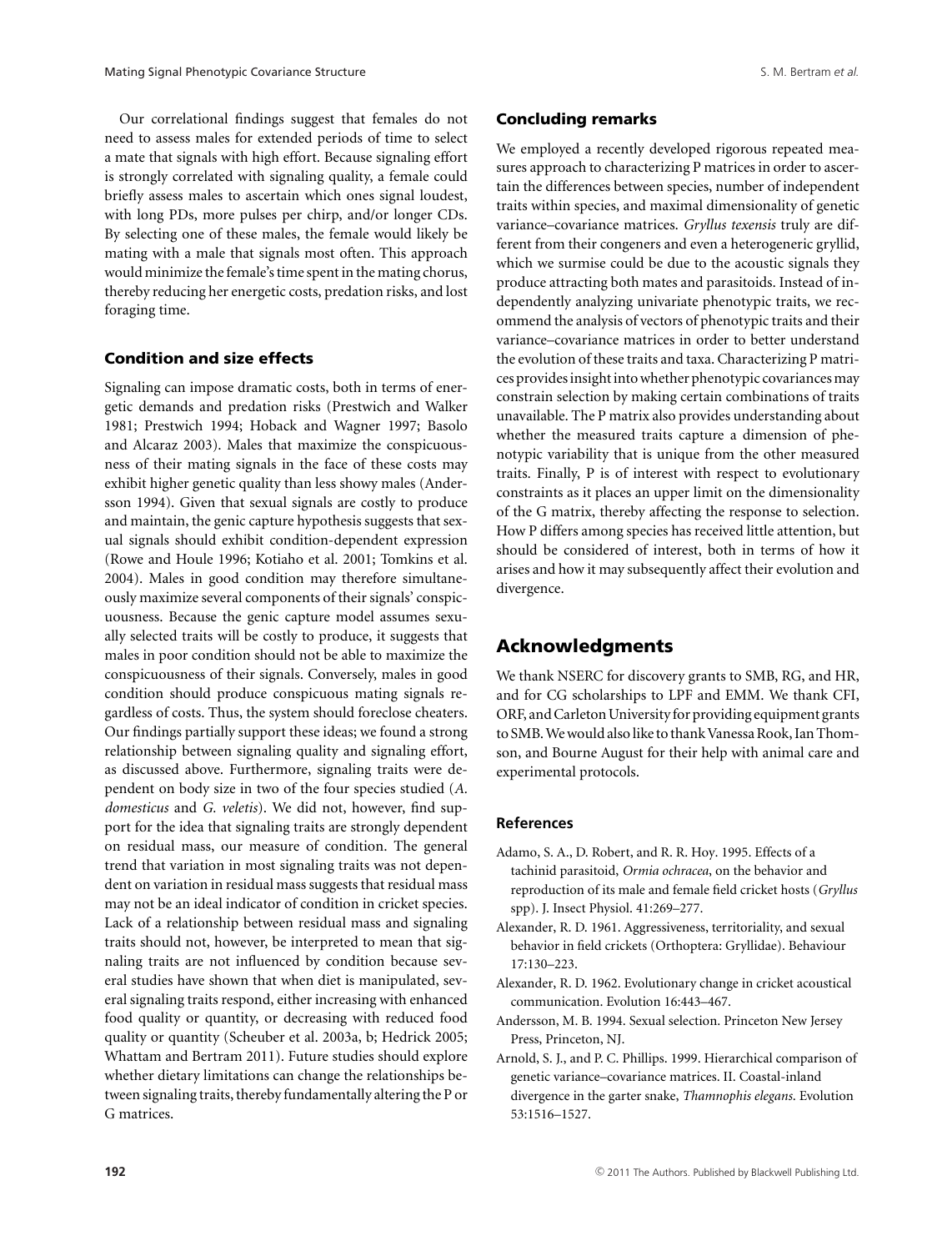Bailey, N. W. 2008. Love will tear you apart: different components of female choice exert contrasting selection pressures on male field crickets. Behav. Ecol. 19:960–966.

Basolo, A. L., and G. Alcaraz. 2003. The turn of the sword: length increases male swimming costs in swordtails. Proc. R. Soc. Lond. B 270:1631–1636.

Bentsen, C. L., J. Hunt, M. D. Jennions, and R. Brooks. 2006. Complex multivariate sexual selection on male acoustic signaling in a wild population of *Teleogryllus commodus*. Am. Nat. 167:E102–E116.

Berrill, M., S. M. Bertram, A. Wilson, S. Louis, D. Brigham, and J. Stromberg. 1993. Lethal and sublethal impacts of pyrethroid insecticides on amphibian embryos and tadpoles. Environ. Toxicol. Chem. 12:525–539.

Bertram, S. M. 2000. The influence of age and size on temporal mate signalling behaviour. Anim. Behav. 60:333–339.

Bertram, S. M. 2002a. The influence of rearing and monitoring environment on temporal mate signaling patterns in the field cricket. *Gryllus texensis*. J. Insect Behav. 15:127–137.

Bertram, S. M. 2002b. Temporally fluctuating selection of sex-limited signaling traits in the Texas field cricket. *Gryllus texensis*. Evolution 56:1831–1839.

Bertram, S. M. 2007. Positive relationship between signalling time and flight capability in the Texas field cricket. *Gryllus texensis*. Ethology 113:875–880.

Bertram, S. M., and R. Bellani 2002. Influence of photoperiod on temporal mate signaling patterns in the Texas field cricket. *Gryllus texensis*. J. Insect Behav. 15:607–615.

Bertram, S. M., D. J. Kemp, J. S. Johnson, S. X. Orozco, and R. Gorelick. 2007. Heritability of acoustic signalling time in the Texas field cricket. *Gryllus texensis*. Evol. Ecol. Res. 9:975– 986.

Bertram, S. M., E. M. Whattam, L. Visanuvimol, R. Bennett, and C. Lauzon. 2009. Phosphorus availability influences cricket mate attraction displays. Anim. Behav. 77:525–530.

Bertram, S. M., V. L. M. Rook, and L. P. Fitzsimmons. 2010. Strutting their stuff: victory displays in the spring field cricket. *Gryllus veletis*. Behaviour 147:1249–1266.

Bertram, S. M., V. L. M. Rook, J. M. Fitzsimmons, and L. P. Fitzsimmons. 2011a. Fine- and broad-scale approaches to understanding the evolution of aggression in crickets. Ethology 117:1067–1080.

Bertram, S. M., I. R. Thomson, B. Auguste, J. W. Dawson, and C.-A. Darveau. 2011b. Variation in cricket acoustic mate attraction signaling explained by body morphology and metabolic differences. Anim. Behav. In Press.

Blows, M., and B. Walsh. 2009. Spherical cows grazing in flatland: constraints to selection and adaptation. Pp 83–101 *in* J. VanderWerf, H. U. Graser, R. Frankham, and C. Gondro, eds. Adaptation and fitness in animal populations. Springer, Dordecht.

Blows, M. W., and M. Higgie. 2003. Genetic constraints on the evolution of mate recognition under natural selection. Am. Nat. 161:240–253.

Blows, M. W., S. F. Chenoweth, and E. Hine. 2004. Orientation of the genetic variance-covariance matrix and the fitness surface for multiple male sexually selected traits. Am. Nat. 163:E329–E340.

Brooks, R., J. Hunt, M. W. Blows, M. J. Smith, L. F. Bussière, and M. D. Jennions. 2005. Experimental evidence for multivariate stabilizing sexual selection. Evolution 59:871–880.

Butlin, R. K., G. M. Hewitt, and S. F. Webb. 1985. Sexual selection for intermediate optimum in *Chorthippus brunneus* (Orthoptera: Acrididae). Anim. Behav. 33:1281–1292.

Cade, W. H. 1975. Acoustically orienting parasitoids: fly phonotaxis to cricket song. Science 190:1312–1313.

Cade, W. H. 1979a. Effect of male deprivation on female phonotaxis in field crickets (Orthoptera, Gryllidae – *Gryllus*). Can. Entomol. 111:741–744.

Cade, W. H. 1979b. The evolution of alternative male reproductive strategies in field crickets. Pp 343–378 *in* M. S. Blum and N. A. Blum, eds. Sexual selection and reproductive competition in insects. Academic Press, New York.

Cade, W. H. 1980. Alternative male reproductive behaviors. Fla. Entomol. 63:30–45.

Cade, W. H. 1981a. Field cricket spacing, and the phonotaxis of crickets and parasitoid flies to clumped and isolated cricket songs. Zeitschrift für Tierpsychologie 55:365–375.

Cade, W. H. 1981b. Alternative male strategies: genetic differences in crickets. Science 212:563–565.

Candolin, U. 2005. Why do multiple traits determine mating success? Differential use in female choice and male competition in a water boatman. Proc. R. Soc. Lond. B 272:47–52.

Chatterjee, S., and A. S. Hadi. 2006. Regression analysis by example. 4th ed. John Wiley, New York.

Cheverud, J. M. 1988. A comparison of genetic and phenotypic correlations. Evolution 42:958–968.

Cotton, S., J. Small, and A. Pomiankowsi. 2006. Sexual selection and condition-dependent mate preferences. Curr. Biol. 16:R755–R765.

Darwin, C. R. 1871. The descent of man and selection in relation to sex. John Murray, London.

Dickerson, G. E. 1955. Genetic slippage in response to selection for multiple objectives. Cold Spring Harb. Symp. 20:213–224.

Dochtermann, N. A. 2011. Testing Cheverud's conjecture for behavioral correlations and behavioral syndromes. Evolution 65:1814–1820.

Doherty, J. A., and J. D. Callos. 1991. Acoustic communication in the trilling field cricket, *Gryllus rubens* (Orthoptera, Gryllidae). J. Insect Behav. 4:67–82.

Drayton, J. M., R. N. C. Milner, J. Hunt, and M. D. Jennions. 2010. Inbreeding and advertisement calling in the cricket *Teleogryllus commodus*: laboratory and field experiments. Evolution 64:3069–3083.

Falconer, D. S., and T. F. C. Mackay. 1996. Introduction to quantitative genetics. 4th ed.Prentice Hall, Harlow.

Fisher, R. A. 1930. The genetical theory of natural selection. Clarendon Press, Oxford.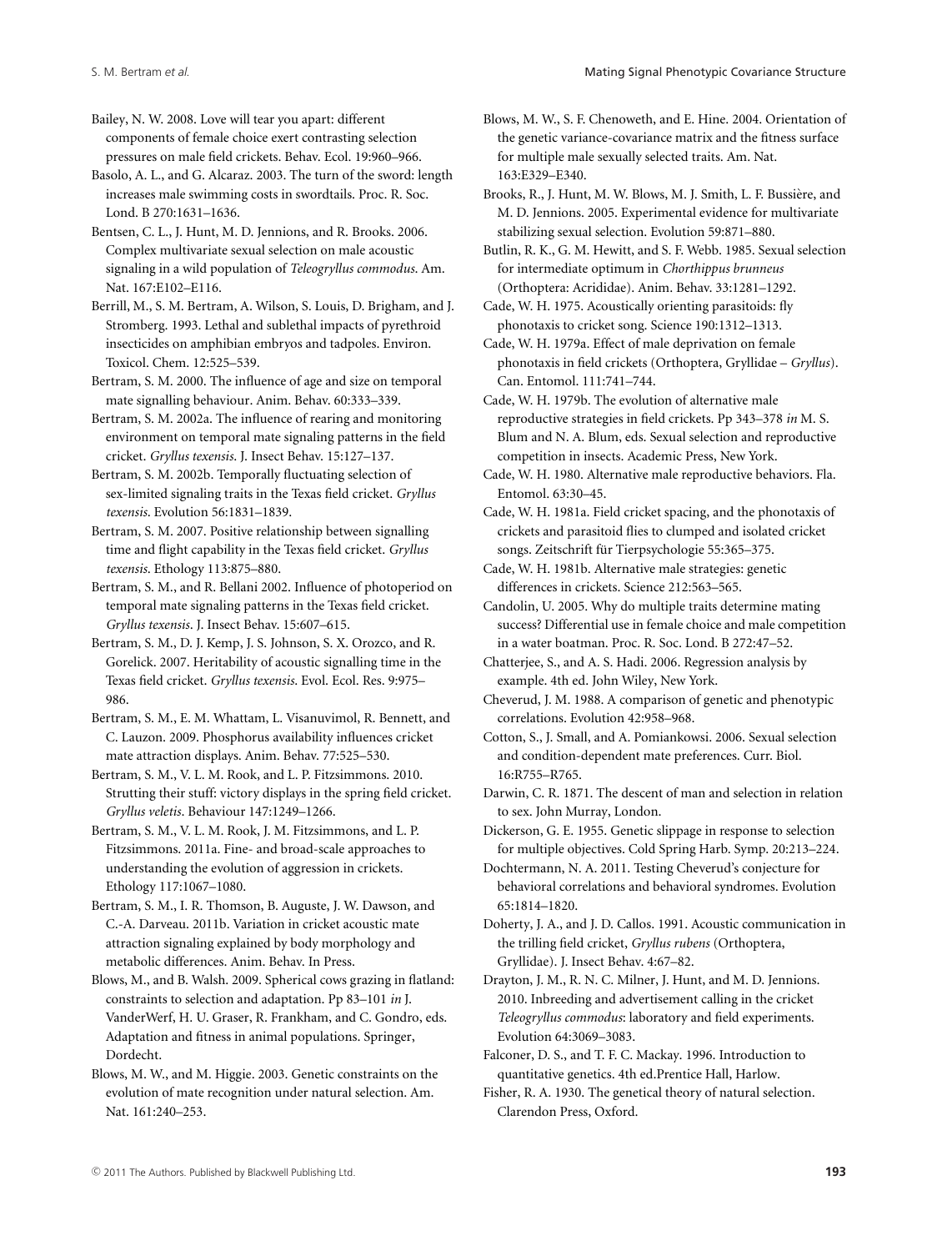Fitzsimmons, L. P., and S. M. Bertram. 2011. The calling songs of male spring crickets (*Gryllus veletis*) change as males age. Behaviour 148:1045–1065.

Fristrup, K. M. 2001. A history of character concepts in evolutionary biology. Pp 13–35 *in* Wagner, G. P., ed. The character concept in evolutionary biology. Academic Press, San Diego.

Gerhardt, H. C. 1991. Female mate choice in treefrogs: static and dynamic acoustic criteria. Anim. Behav. 47:959–969.

Gerhardt, H. C. 1994a. Selective responsiveness to long-range acoustic signals in insects and anurans. Am. Zool. 34:706–714.

Gerhardt, H. C. 1994b. The evolution of vocalizations in frogs and toads. Ann. Rev. Ecol. Syst. 25:293–324.

Gerhardt, H. C., and F. Huber. 2002. Acoustic communication in insects and anurans: common problems and diverse solutions. Univ. of Chicago Press, Chicago.

Gray, D. A., and Cade, W. H. 1999. Quantitative genetics of sexual selection in the field cricket. *Gryllus integer*. Evol. 53:848–854.

Harrison, R. G. 1980. Dispersal polymorphisms in insects. Ann. Rev. Ecol. Syst. 11:95–118.

Hebets, E. A., and D. R. Papaj. 2005. Complex signal function: developing a framework of testable hypotheses. Behav. Ecol. Sociobiol. 57:197–214.

Hedrick, A. V. 1986. Female preference for male calling bout duration in a field cricket. Behav. Ecol. Sociobiol 19:73–77.

Hedrick, A. V. 1988. Female choice and the heritability of attractive male traits: an empirical study. Am. Nat. 132:267–276.

Hedrick, A. V. 2000. Crickets with extravagant mating songs compensate for predation risk with extra caution. Proc. R. Soc. Lond. B 267:671–675.

Hedrick, A. V. 2005. Environmental condition-dependent effects on a heritable, preferred male trait. Anim. Behav. 70:1121–1124.

Hine, E., and M. W. Blows. 2006. Determining the effective dimensionality of the genetic variance-covariance matrix. Genetics 173:1135–1144.

Hoback, W. W., and W. E. Wagner. 1997. The energetic cost of calling in the variable field cricket. *Gryllus lineaticeps*. Physiol. Entomol. 22:286–290.

Holzer, B., A. Jacot, and M. W. G. Brinkhof. 2003. Condition-dependent signaling affects male sexual attractiveness in field crickets. *Gryllus campestris*. Behav. Ecol. 14:353–359.

Huang, Y., G. Orti, M. Sutherlin, A. Duhachek, and A. J. Zera. 2000. Phylogenetic relationships of North American field crickets inferred from mitochondrial DNA data. Mol. Phylogenet. Evol. 17:48–57.

Hunt, J., R. Brooks, M. D. Jennions, M. J. Smith, C. L. Bentsen, and L. F. Bussiere. 2004. High-quality male field crickets invest heavily in sexual display but die young. Nature 432: 1024–1027.

Judge, K. A. 2011. Do male field crickets, *Gryllus pennsylvanicus*, signal their age? Anim. Behav. 81:185–194.

Judge, K. A., J. J. Ting, and D. T. Gwynne. 2008. Condition dependence of male life span and calling effort in a field cricket. Evolution 62:868–878.

Kirkpatrick, M., and K. Meyer. 2004. Direct estimation of genetic principal components: simplified analysis of complex phenotypes. Genetics 168:2295–2306.

Kolluru, G. R. 1999. Variation and repeatability of calling behavior in crickets subject to a phonotactic parasitoid fly. J. Insect Behav. 12:611–626.

Kotiaho, J., R. V. Alatalo, J. Mappes, and S. Parri. 1997. Fighting success in relation to body mass and drumming activity in the male wolf spider *Hygrolycosa rubrofasciata*. Can. J. Zool. 75:1532–1535.

Kotiaho, J. S., L. W. Simmons, and J. L. Tomkins. 2001. Towards a resolution of the lek paradox. Nature 410:684–686.

Krzanowski, W. J. 1979. Between-group comparison of principal components. J. Am. Stat. Assoc. 74:703–707.

Lande, R. 1979. Quantitative genetic-analysis of multivariate evolution, applied to brain – body size allometry. Evolution 33:402–416.

Lande, R., andArnold, S. J. 1983. The measurement of selection on correlated characters. Evolution 37:1210–1226.

Lewontin, R. C. 1978. Adaptation. Sci. Am. 239:157–169.

Logue, D. M., I. O. Abiola, D. Rains, N. W. Bailey, M. Zuk, and W. H. Cade. 2010. Does signalling mitigate the cost of agonistic interactions? A test in a cricket that has lost its song. Proc. R. Soc. Lond. B. 277:2572–2575.

Maddison, W. P., and D. R. Maddison. 2010. Mesquite: a modular system for evolutionary analysis, version 2.74. Available via http://mesquiteproject.org.

Mantel, N. 1967. Detection of disease clustering and a generalized regression approach. Cancer Res. 27:209–220.

McGuigan, K., and M. W. Blows. 2007. The phenotypic and genetic covariance structure of drosphilid wings. Evolution 61:902–911.

Mead, L. S., and S. J. Arnold. 2004. Quantitative genetic models of sexual selection. Trends Ecol. Evol. 19:264–271.

Møller, A. P., and M. Petrie. 2002. Condition dependence, multiple sexual signals, and immunocompetence in peacocks. Behav. Ecol. 13:248–253.

Orozco, S. X., and S. M. Bertram. 2004. Parasitized male field crickets exhibit reduced trilling bout rates and durations. Ethology 110:909–917.

Paterson, H. E. H. 1982. Perspective on speciation by reinforcement. S. Afr. J. Sci. 78:53–57.

Paterson, H. E. H. 1985. The recognition concept of species. Pp 21–29 *in* E. Vrba, ed. Species and speciation, Vol. Transvaal Museum Monograph. Transvaal Museum, Pretoria.

Prestwich, K. N. 1994. The energetics of acoustic signaling in anurans and insects. Am. Zool. 34:625–643.

Prestwich, K. N., and T. J. Walker. 1981. Energetics of singing in crickets: effects of temperature in three trilling species (Orthoptera: Gryllidae). J. Comp. Physiol. 143:199– 212.